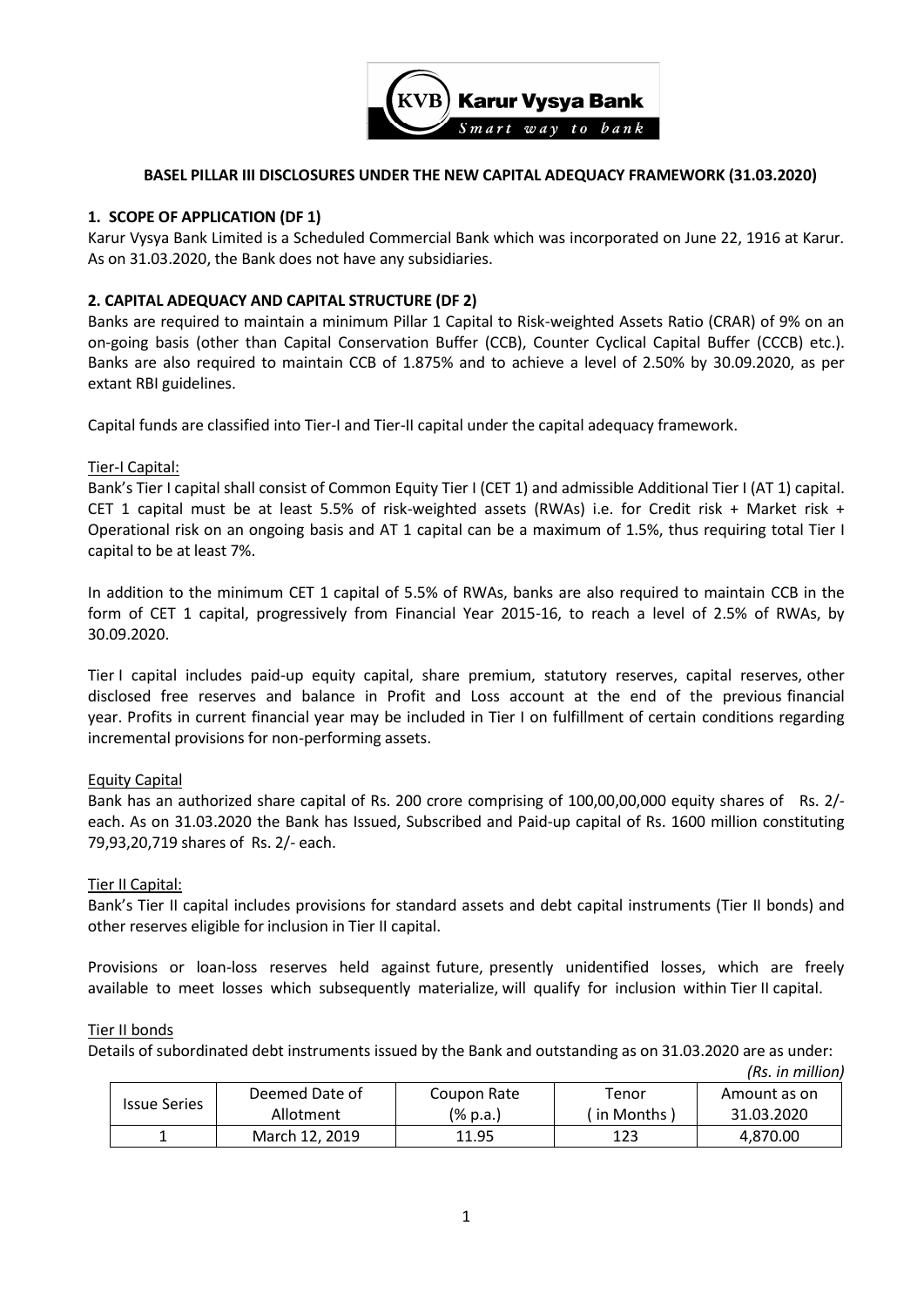| 1. Tier I capital                                                               |        |
|---------------------------------------------------------------------------------|--------|
| 1.1 Paid-up share capital                                                       | 1,599  |
| 1.2 Reserves                                                                    | 63,123 |
| 1.3 Gross Tier I capital $(1.1 + 1.2)$                                          | 64,722 |
| 1.4 Deductions                                                                  | 679    |
| 1.5 Total Tier I capital (1.3 - 1.4)                                            | 64,043 |
| 2. Tier II capital                                                              |        |
| 2.1 Subordinated Debt                                                           | 4,870  |
| 2.2 General Provisions and Revaluation Reserves                                 | 1,824  |
| 2.3 Investment Reserve & Investment Fluctuation Reserves                        | 1,281  |
| 2.4 Gross Tier II capital $(2.1 + 2.2 + 2.3)$                                   | 7,975  |
| 2.5 Deductions                                                                  |        |
| 2.6 Total Tier II capital (2.4 - 2.5)                                           | 7,975  |
| 3. Debt capital instruments eligible for inclusion in Basel III Tier II capital |        |
| 3.1 Total amount outstanding                                                    | 4,870  |
| 3.2 Of which amount raised during the current year                              |        |
| 3.3 Amount eligible to be reckoned as capital funds                             | 4,870  |
| 4. Subordinated debt eligible for inclusion in Tier II capital                  |        |
| 4.1 Total amount outstanding                                                    |        |
| 4.2 Of which amount raised during the current year                              |        |
| 4.3 Amount eligible to be reckoned as capital funds                             |        |
| 5. Other deductions from capital                                                |        |
| 5.1 Other deductions from capital                                               |        |
| 6. Total eligible capital                                                       |        |
| 6.1 Total eligible capital $(1.5 + 2.6)$                                        | 72,018 |

## **2.1 CAPITAL ADEQUACY ASSESSMENT PROCESS**

The Bank has a process for assessing its overall capital adequacy in relation to the Bank's risk profile and a strategy for maintaining its capital levels. The process ensures that the Bank has adequate capital to support all the material risks and an appropriate capital cushion. The Bank identifies, assesses and manages comprehensively all risks that it is exposed to through robust risk management framework, control mechanism and an elaborate process for capital calculation and planning.

The Bank has formalized and implemented a comprehensive Internal Capital Adequacy Assessment Process (ICAAP). The Bank's ICAAP covers the process for assessment of the adequacy of capital to support current and projected business levels / risks.

The Bank has a structured process for the identification and evaluation of all risks that the Bank faces, which may have a material impact on its financial position. The Bank considers the following risks as material risks it is exposed to in the normal course of its business and therefore, factors these while assessing / planning capital:

| 1. Credit Risk    | 2. Market Risk                            | 3. Operational Risk   |
|-------------------|-------------------------------------------|-----------------------|
| 4. Liauidity Risk | 5. Interest Rate Risk in the Banking Book | 6. Concentration Risk |
| 7. Strategic Risk | 8. Reputational Risk                      |                       |

The Bank has also implemented a Board approved Stress Testing Policy. Stress Testing involves the use of various techniques to assess the Bank's potential vulnerability to extreme but plausible ("stressed") business conditions. Typically, this relates, among other things, to the impact on the Bank's profitability and capital adequacy. Stress Tests are conducted on the Bank's on and off balance sheet exposures to test the impact of Credit risk, Market risk, Liquidity risk and Interest Rate Risk in the Banking Book (IRRBB). The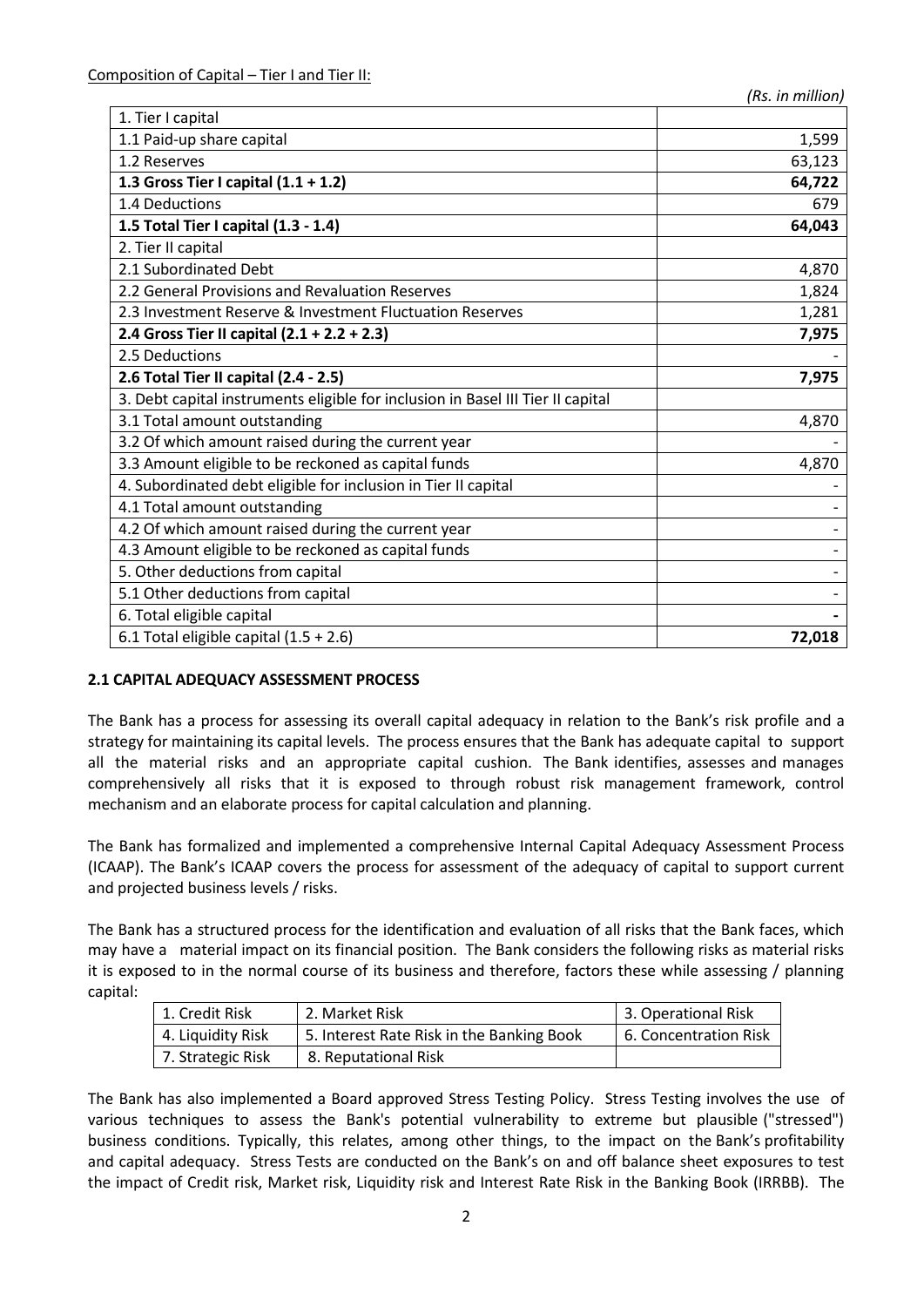stress test results are put up to the Risk Management Committee (RMC) of the Board for their review and guidance. The Bank periodically assesses and refines its stress tests in an effort to ensure that the stress scenarios capture material risks as well as reflect possible extreme market moves that could arise as a result of market conditions. The stress tests are used in conjunction with the Bank's business plans for the purpose of capital planning in the ICAAP. In line with the RBI guidelines for implementing the New Capital Adequacy Framework under Basel III, the Bank has successfully migrated to the framework from April 1, 2013.

In accordance with the RBI's requirement, the Bank has continued to adopt Standardized Approach (SA) for Credit Risk and Basic Indicator Approach (BIA) for Operational Risk to compute capital as on 31.03.2020. Besides this, the Bank continues to apply the Standardized Duration Approach (SDA) for computing capital requirement for Market Risk. RBI has prescribed banks to maintain a minimum CRAR of 10.875% with regard to credit risk, market risk and operational risk as on 31.03.2020.

## **2.2 CAPITAL ADEQUACY AS ON 31.03.2020**

The total Capital to Risk Weighted Assets Ratio (CRAR) as per Basel III guidelines works to 17.17% as on 31.03.2020 (as against minimum regulatory requirement of 10.875%). The Tier I CRAR stands at 15.27%. The Bank has followed the RBI guidelines in force to arrive at the eligible capital, risk weighted assets and CRAR.

|                                                      | (Rs. in million) |
|------------------------------------------------------|------------------|
| 1. Capital requirement for Credit Risk               |                  |
| -Portfolio subject to Standardized Approach          | 37,113           |
| -Securitization exposures                            |                  |
| 2. Capital requirement for Market Risk               |                  |
| <b>Standardized Duration Approach</b>                | 2,267            |
| Interest Rate Risk<br>$\circ$                        | 867              |
| Foreign Exchange Risk (Including gold)<br>$\circ$    | 49               |
| <b>Equity Risk</b><br>$\circ$                        | 1,351            |
| 3. Capital requirement for Operational Risk          |                  |
| <b>Basic Indicator Approach</b>                      | 6,238            |
| Total capital requirements at $10.875\%$ (1 + 2 + 3) | 45,618           |
| <b>Total capital</b>                                 | 72,018           |
| CRAR%                                                | 17.17%           |
| Tier-I CRAR %                                        | 15.27%           |
| <b>CET 1 %</b>                                       | 15.27%           |

Capital requirements for Credit Risk, Market Risk and Operational Risk:

### **3. RISK EXPOSURE AND ASSESSMENT**

The Bank is exposed to various types of risk such as Credit, Market, Operational, Liquidity, Interest Rate, Reputational, Legal and Strategic risk. The Bank has separate and independent Risk Management Department in place which oversees the management of all types of risks in an integrated fashion.

The objective of risk management is to have optimum balance between risk and return. It entails the identification, measurement and management of risks across the various businesses of the Bank. Risk is managed through framework defined in policies approved by the Board of Directors and supported by an independent risk management function which monitors and takes corrective action so that the Bank operates within its risk appetite. The risk management function attempts to anticipate vulnerabilities through quantitative or qualitative examination of the embedded risks in various activities. The Bank continues to focus on refining and improving its risk management systems. In addition to ensuring compliance with regulatory requirements, the Bank has developed robust internal systems for assessing capital requirements keeping in view the business objectives.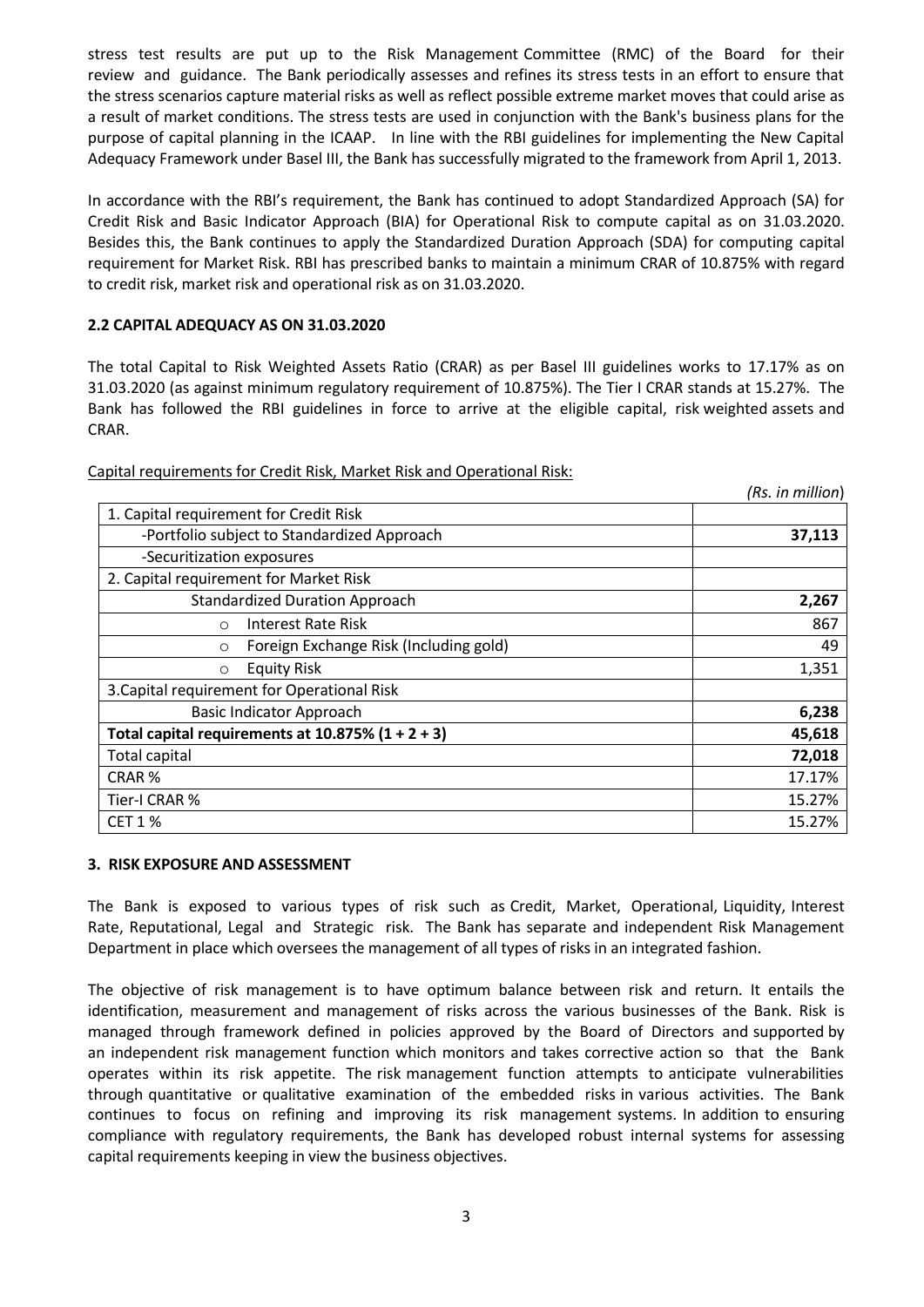The Board of Directors (BOD) approves the strategies and policies for Risk Management, based on recommendations of the RMC of the Board set up to focus upon risk management issues. The RMC of the Board reviews various aspects of risk arising from the businesses undertaken by the Bank. Operating level risk committees comprising of senior management viz. Asset Liability Management Committee (ALCO), the Operational Risk Management Committee (ORMC), Market Risk Management Committee (MRMC) and the Credit Risk Management Committee (CRMC) oversee specific risk areas. These committees in turn provide inputs for review by the RMC of the Board.

### 3.1 Risk Management Committee of the Board:

The RMC of the Board is the primary tier to oversee implementation of Board approved strategies and policies, recommend setting up of tolerance limits wherever required, monitor implementation of strategies and policies, as well as adherence to prescribed tolerance limits etc. The RMC oversees the functioning of Executive level Committees for risk management.

### 3.2 Executive Level Committees:

At Executive Management level, the organizational responsibilities for implementing and monitoring Board approved strategies and policies and adhering to prescribed tolerance limits etc. are as under:

| <b>S.N.</b> | <b>Executive Level</b> |                  |                             |                                   | <b>Committee Focus Area</b>       |     |              |           | Chairman |           |
|-------------|------------------------|------------------|-----------------------------|-----------------------------------|-----------------------------------|-----|--------------|-----------|----------|-----------|
| 1           | Asset                  | Liability        | Management                  | All                               | aspects                           | .of | Asset        | Liability | Chief    | Operating |
|             |                        | Committee (ALCO) |                             | Management, Monitoring & Control, |                                   |     | Officer      |           |          |           |
|             |                        |                  |                             |                                   | Interest rate review etc.         |     |              |           |          |           |
| 2           | Credit                 | Risk             | Management                  | All                               | aspects                           |     | Credit<br>οf | Risk      | MD & CEO |           |
|             |                        | Committee (CRMC) |                             | Management, Monitoring & Control  |                                   |     |              |           |          |           |
| 3           | Market                 | <b>Risk</b>      | Management                  | All                               | aspects                           | 0f  | Market       | Risk      | Chief    | Operating |
|             | Committee (MRMC)       |                  |                             |                                   | Management, Monitoring & Control. |     |              |           | Officer  |           |
|             |                        |                  | Operational Risk Management | All                               | aspects                           | 0f  | Operational  | Risk      | Chief    | Operating |
| 4           | Committee (ORMC)       |                  |                             |                                   | Management, Monitoring & Control. |     |              |           | Officer  |           |

## **4. CREDIT RISK (DF 3)**

4 .1 Credit risk is defined as the possibility of losses associated with diminution in the credit quality of borrowers or counterparties. In a bank's portfolio, losses stem from outright default due to inability or unwillingness of a customer or counterparty to meet commitments in relation to lending, trading, settlement and other financial transactions.

The Bank adopts the definition of 'past due' and 'impaired credits' (for accounting purposes) as defined by Reserve Bank of India under Income Recognition, Asset Classification and Provisioning (IRAC) norms.

### 4.1.1. Credit Risk Management

CRMC headed by MD & CEO is the top-level functional committee for managing credit risk. The committee is responsible for implementation of Credit Policy approved by the Bank's Board. The committee considers and takes decision necessary to manage and control credit risk within the overall quantitative prudential limits approved by the Bank's Board. The Committee is entrusted with the responsibilities to formulate standards for presentation of credit proposals, financial covenants, rating standards and benchmarks.

The Bank has adopted an integrated approach to credit risk management, which encompasses:

- Establishment and articulation of corporate priorities
- Institution and inculcation of an appropriate credit culture
- Determination of specific credit risk strategy and profile
- Implementation of appropriate credit risk controls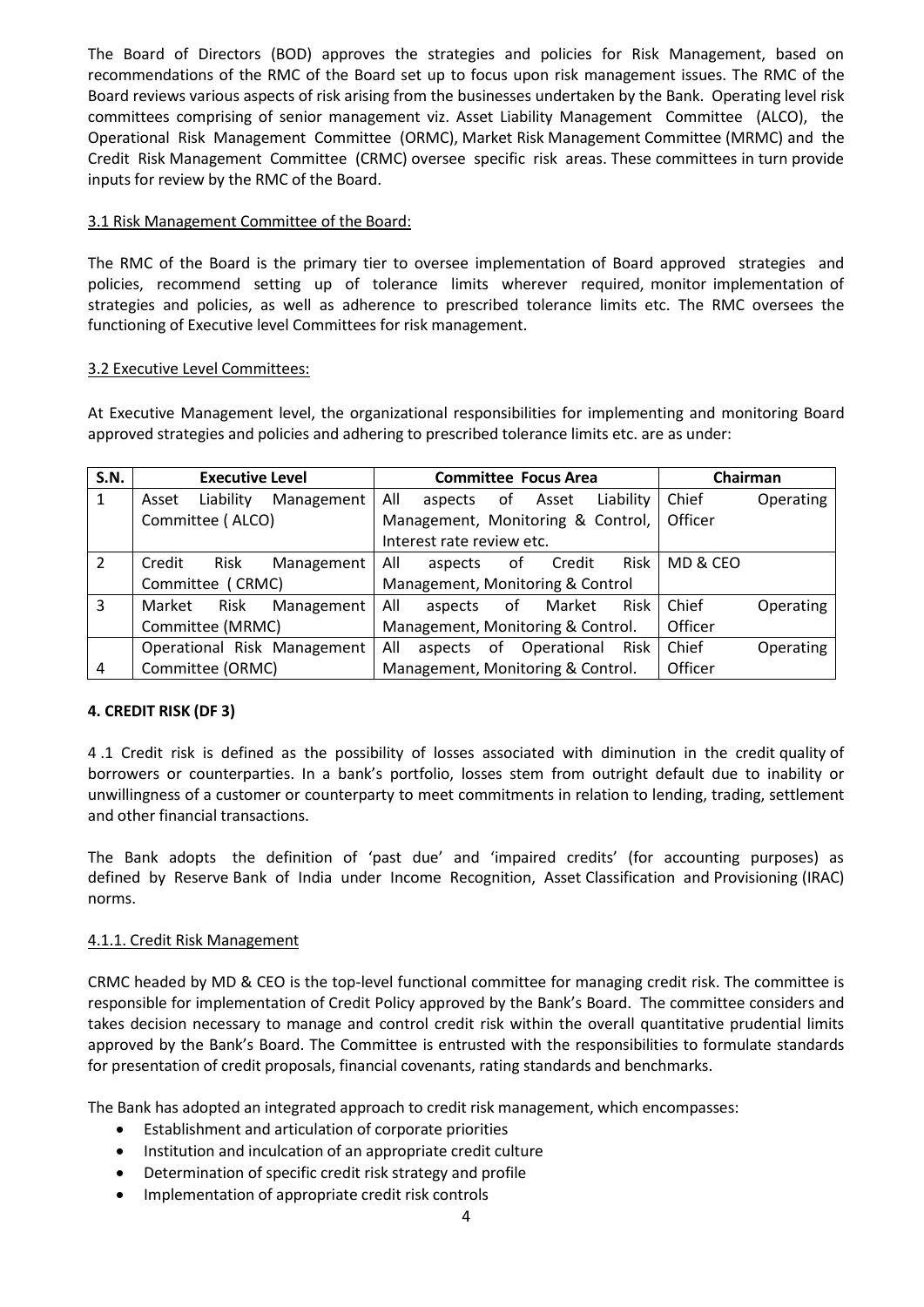Monitoring the effectiveness of credit risk controls

The Bank has implemented the Standardized approach for regulatory capital measurement for credit risk.

# 4.1.2. Credit Risk Strategy and Risk Profile:

The Bank has adopted a credit risk strategy and risk appetite, which is in line with its risk taking ability to ensure conservation and growth of shareholder funds, with a proper balance between risk and reward. Financial resources are allocated to optimize the risk reward ratio.

There is a clearly articulated definition of acceptable credit risk, based upon:

- Identification of target markets/segments
- Establishing of characteristics of desirable customers within the target market
- Assessing whether adequate resources are available to support the business
- Ensuring that all legal and regulatory requirements are complied with
- Ensuring that the portfolio is consistent with the Bank's strategy and objectives especially in relation to risk concentration, maturity profile and liquidity management

# 4.1.3 Credit Risk Controls:

Credit risk controls focus on identification, measuring, monitoring and managing the assumed risks and include:

- A documented credit policy and credit risk rating policy
- Approval process with delegated authorities
- Asset quality and risk rating system and its verification
- **Effective loan disbursement mechanism to minimize the legal risk**
- Effective loan administration to ensure past-due management and bad loan detection
- A loan review mechanism
- Portfolio management tools to manage portfolio risks

Management of credit risk is at three levels:

- Strategic or Portfolio level, so as to ensure that no single event can have a significant adverse impact.
- Established credit policy to have a minimum standard for assuming risk
- Reliance on the competence of trained staff to make sound credit decisions

The Bank relies upon formal and conventional credit risk assessment, viz.:

- The ability and willingness of borrowers to repay.
- Dependence primarily on cash flows for repayment with security taken to provide a secondary source of repayment.
- Quality of data and analysis thereof forms the basis of assessment and not external reputation or unsubstantiated beliefs.
- Rational assessment of probability of default and assessment of 'Worst Case Scenario'.
- Transparency and communication of all relevant facts (negative as well as positive) necessary for making an informed credit decision.
- Documentation of all assessment, rationale and decisions.
- Know Your Customers 'KYC' forms the bedrock of initiating and sustaining any relationship.

## 4.2 Total gross credit risk exposure:

|                          | (Rs. in million) |
|--------------------------|------------------|
| <b>Category Domestic</b> | Amount           |
| Fund based               | 564,952          |
| Non fund based           | 37,953           |
| Total                    | 602,905          |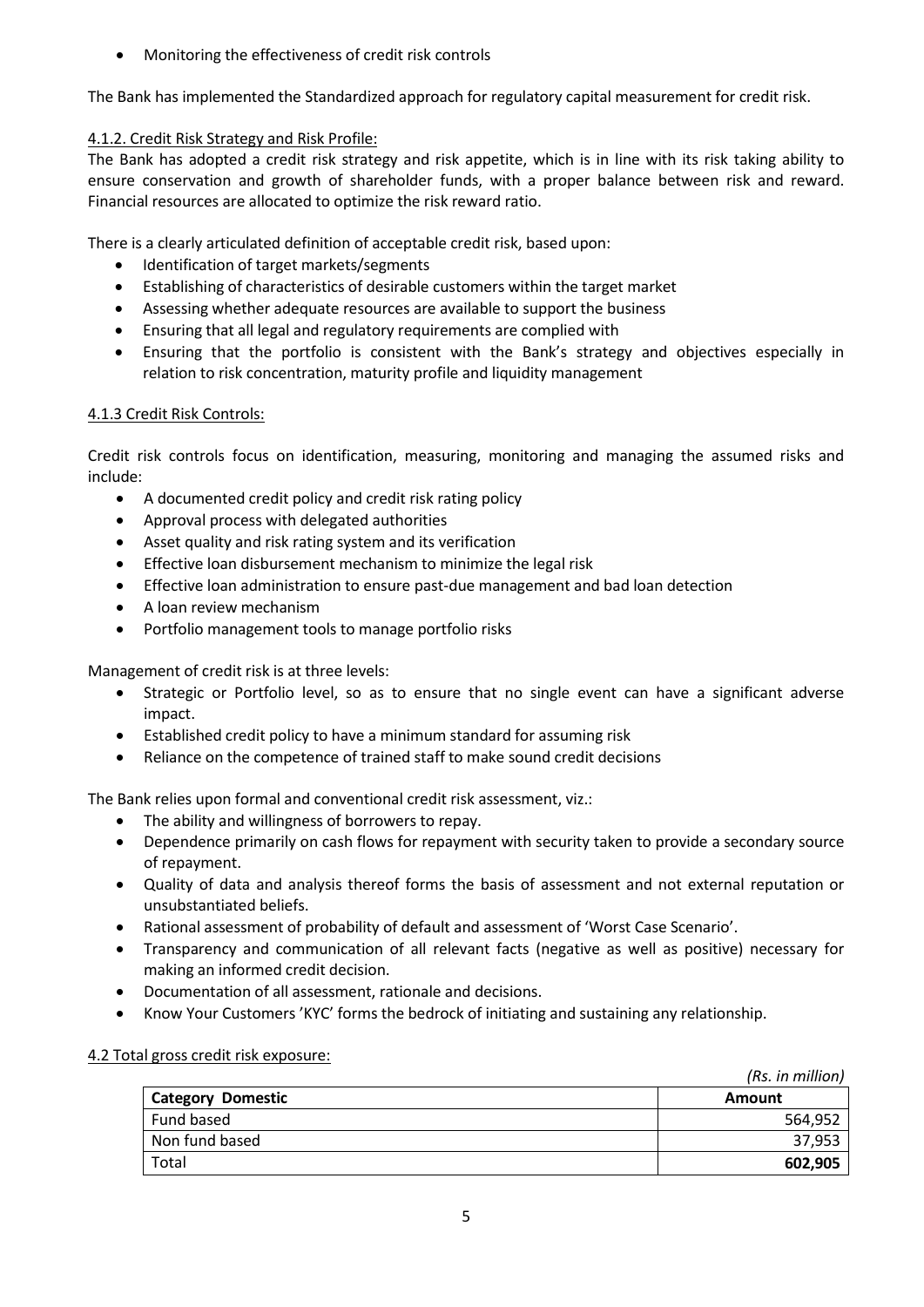*Note:*

1. Fund based credit exposure excludes Cash in hand, Balance with RBI, investments in shares and bonds etc., deposits placed with NABARD, SIDBI & NHB, Fixed and Other assets.

2. Non-fund based exposure includes outstanding Letter of Credit, Acceptances and Bank Guarantee exposures.

Exposure includes credit exposure (funded and non-funded credit limits) and investment exposure (including underwriting and similar commitments). The sanctioned limits or outstanding, whichever is higher, is reckoned for arriving at the exposure limit. In case of fully drawn term loans (i.e. where there is no scope for further drawal of any portion of the sanctioned limit), the outstanding is treated as the exposure.

|                       |                   |                    | (Rs.in million)   |
|-----------------------|-------------------|--------------------|-------------------|
| <b>STATE</b>          | <b>FUND BASED</b> | <b>STATE</b>       | <b>FUND BASED</b> |
| <b>ANDHRA PRADESH</b> | 68,634            | CHANDIGARH         | 560               |
| <b>BIHAR</b>          | 38                | <b>DELHI</b>       | 13,452            |
| <b>CHHATTISGARH</b>   | 177               | <b>GUJARAT</b>     | 13,960            |
| <b>GOA</b>            | 326               | <b>JHARKHAND</b>   | 200               |
| <b>HARYANA</b>        | 3,756             | <b>KERALA</b>      | 8,912             |
| <b>KARNATAKA</b>      | 32,790            | <b>MAHARASHTRA</b> | 40,326            |
| <b>MADHYA PRADESH</b> | 797               | <b>PONDICHERRY</b> | 4,082             |
| <b>ORISSA</b>         | 1,411             | RAJASTHAN          | 286               |
| <b>PUNJAB</b>         | 1,078             | TELANGANA          | 39,518            |
| <b>TAMIL NADU</b>     | 242,622           | <b>UTTARAKHAND</b> | 80                |
| <b>UTTAR PRADESH</b>  | 2,554             |                    |                   |
| <b>WEST BENGAL</b>    | 9,604             | <b>TOTAL</b>       | 485,163           |

4.3 Geographical Distribution of Credit:

4.4 Industry wise distribution of exposures

|                                                 |                   | (Rs.in million)       |
|-------------------------------------------------|-------------------|-----------------------|
| <b>Industry</b>                                 | <b>Fund Based</b> | <b>Non-Fund Based</b> |
| <b>MINING &amp; QUARRYING</b>                   | 2,433             | 430                   |
| <b>FOOD PROCESSING</b>                          | 3,657             | 2,012                 |
| <b>BEVERAGES &amp; TOBACCO</b>                  | 1,827             | 21                    |
| <b>TEXTILES</b>                                 | 42,516            | 1,369                 |
| LEATHER AND LEATHER PRODUCTS                    | 502               | 8                     |
| WOOD AND WOOD PRODUCTS                          | 4,406             | 2,417                 |
| PAPER AND PAPER PRODUCTS                        | 4,445             | 401                   |
| PETROLEUM                                       | 326               | 5                     |
| CHEMICALS AND CHEMICAL PRODUCTS                 | 4,738             | 241                   |
| RUBBER, PLASTIC AND THEIR PRODUCTS              | 5,735             | 269                   |
| <b>GLASS &amp; GLASSWARE</b>                    | 449               | 8                     |
| <b>CEMENT &amp; CEMENT PRODUCTS</b>             | 2,574             | 140                   |
| <b>BASIC METAL AND METAL PRODUCTS</b>           | 9,026             | 1,528                 |
| <b>ALL FNGINFFRING</b>                          | 5,079             | 1,306                 |
| VEHICLES, VEHICLE PARTS AND TRANSPORT EQUIPMENT | 4,606             | 114                   |
| <b>GEMS AND JEWELLERY</b>                       | 7,636             | 2,977                 |
| <b>CONSTRUCTION</b>                             | 4,063             | 3,495                 |
| <b>INFRASTRUCTURE</b>                           | 19,261            | 4,222                 |
| <b>OTHER INDUSTRIES</b>                         | 4,171             | 260                   |
| <b>OTHERS</b>                                   | 384,376           | 16,730                |
| <b>TOTAL</b>                                    | 511,826           | 37,953                |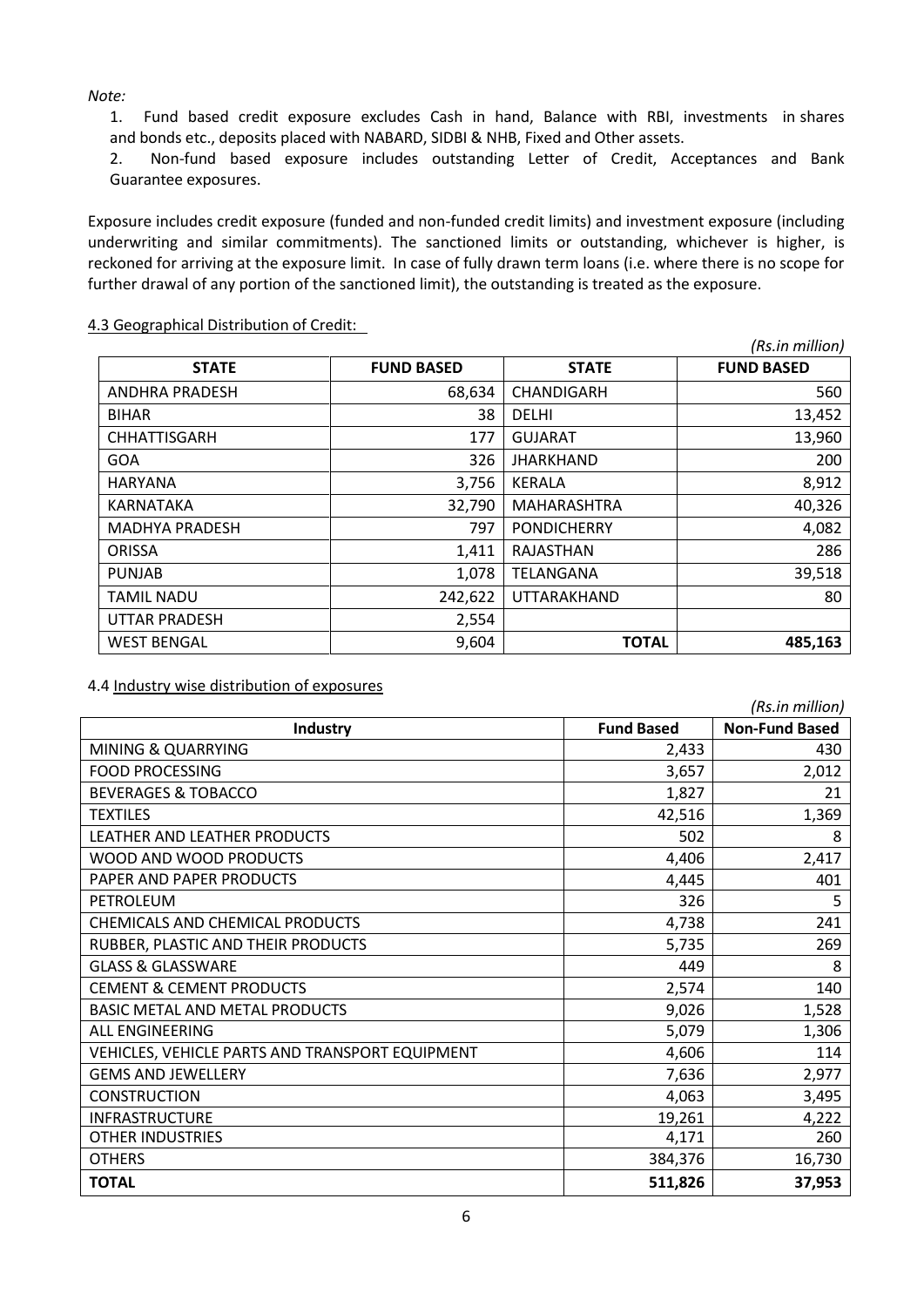# 4.5 Exposure to Industries in excess of 5% of total exposure

|                 |                              | (Rs.in million)                  |
|-----------------|------------------------------|----------------------------------|
| <b>Industry</b> | <b>Fund based Facilities</b> | <b>Non-Fund based Facilities</b> |
| <b>TEXTILES</b> | 42.516                       | 1,369                            |
| Total           | 42.516                       | 1,369                            |

# 4.6 Residual contractual maturity breakdown of assets\*

|                                   |                          |                            |                                |                 |                                    |                                       |                               |                               | $\left  \ldots \ldots \ldots \right $ |
|-----------------------------------|--------------------------|----------------------------|--------------------------------|-----------------|------------------------------------|---------------------------------------|-------------------------------|-------------------------------|---------------------------------------|
|                                   | Cash                     | Bal.<br>with<br><b>RBI</b> | Bal.<br>with<br>other<br>banks | Investm<br>ents | <b>Advanc</b><br>es<br>(Performing | <b>Gross</b><br>$NPA +$<br><b>NPI</b> | <b>Fixed</b><br><b>Assets</b> | <b>Other</b><br><b>Assets</b> | <b>Total</b>                          |
| Day 1                             | 7,766                    | 462                        | 321                            | 19,327          | 10,250                             |                                       | $\overline{\phantom{a}}$      | 5,338                         | 43,464                                |
| 2-7 Days                          | $\overline{\phantom{0}}$ | 448                        | 905                            | 5,521           | 8,332                              |                                       | $\overline{\phantom{a}}$      | 285                           | 15,491                                |
| 8-14 Days                         | $\overline{a}$           | 289                        | 1,093                          | 1,833           | 5,135                              |                                       |                               | 285                           | 8,635                                 |
| 15-30 Days                        | $\overline{\phantom{0}}$ | 793                        | 2,162                          | 4,757           | 17,933                             | $\overline{\phantom{a}}$              |                               |                               | 25,645                                |
| 31 Days & upto 2<br><b>Months</b> |                          | 1,109                      | 8,361                          | 6,677           | 12,165                             |                                       |                               |                               | 28,312                                |
| Over 2 Months &<br>upto 3 Months  | $\overline{\phantom{a}}$ | 1,054                      | 1,095                          | 9,463           | 14,387                             | $\overline{\phantom{a}}$              |                               |                               | 25,999                                |
| Over 3 Months &<br>upto 6 Months  |                          | 2,406                      |                                | 19,202          | 39,846                             |                                       |                               |                               | 61,454                                |
| Over 6 Months &<br>upto 1 Year    |                          | 3,994                      |                                | 30,552          | 63,678                             |                                       |                               |                               | 98,224                                |
| Over 1 Year & upto<br>3 years     | $\overline{\phantom{a}}$ | 4,882                      | 36                             | 34,449          | 181,616                            | $\overline{\phantom{a}}$              |                               |                               | 220,983                               |
| Over 3 Years &<br>upto 5 years    | $\overline{\phantom{a}}$ | 2,162                      |                                | 17,242          | 32,108                             | 13,402                                |                               |                               | 64,914                                |
| Over 5 Years                      | $\overline{\phantom{a}}$ | 1,962                      |                                | 12,713          | 57,585                             | 30,111                                | 5,866                         | 8,477                         | 116,714                               |
| Total                             | 7,766                    | 19,561                     | 13,973                         | 161,736         | 443,035                            | 43,513                                | 5,866                         | 14,385                        |                                       |

*\* As per ALM Guidelines*

# 4.7 Non Performing Advances and Provisions

|                                        | (Rs. in million) |
|----------------------------------------|------------------|
| <b>Particulars</b>                     | Amount           |
| a) Gross NPA                           |                  |
| i. Substandard                         | 13,402           |
| ii. Doubtful 1                         | 6,275            |
| iii. Doubtful 2                        | 12,148           |
| iv. Doubtful 3                         | 4,360            |
| v. Loss                                | 5,943            |
| <b>Total</b>                           | 42,128           |
| b) Net NPA                             | 18,087           |
| c) NPA Ratios                          |                  |
| i.<br>Gross NPAs to Gross Advances (%) | 8.68             |
| ii.<br>Net NPAs to Net Advances (%)    | 3.92             |

*(Rs.in million)*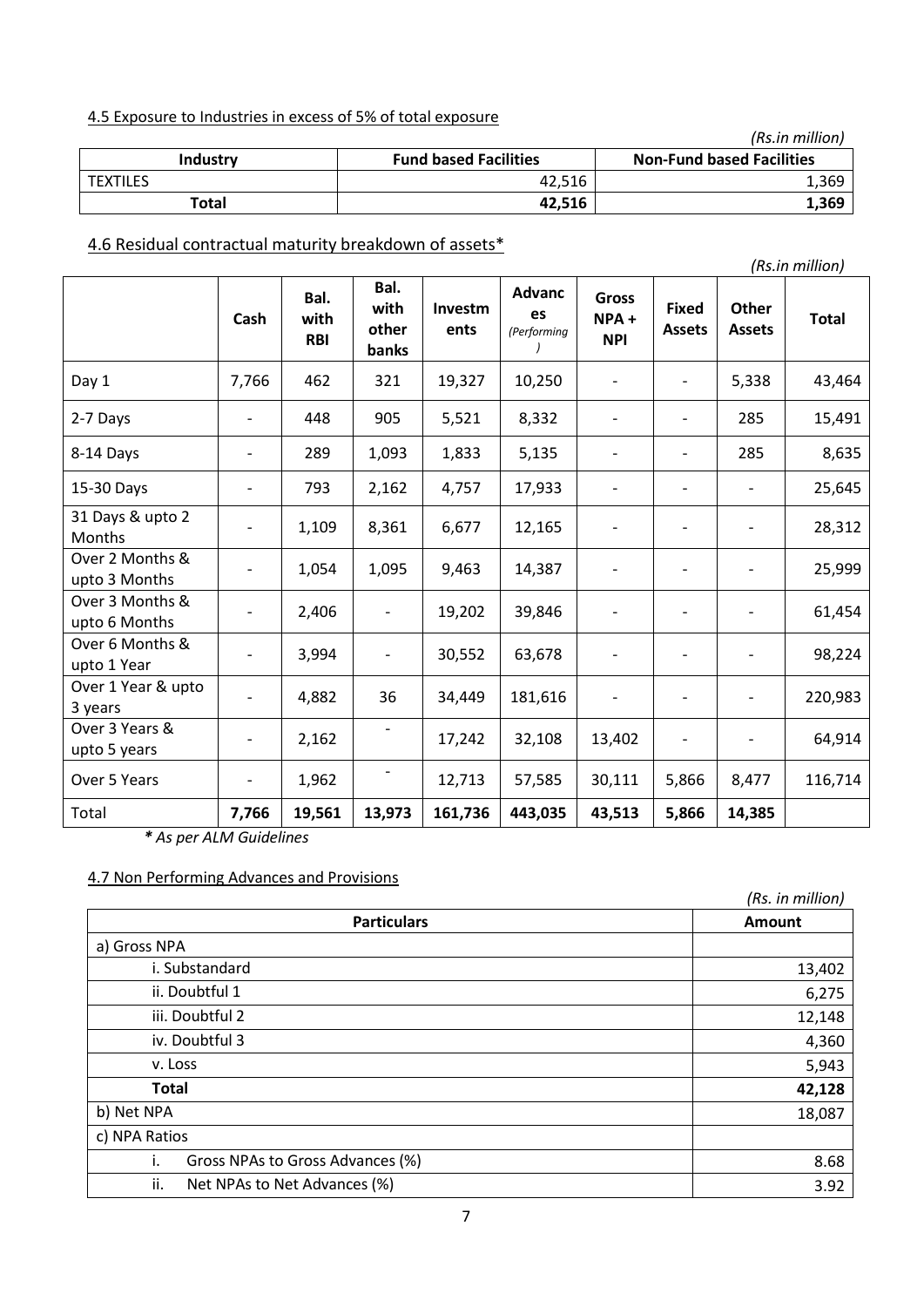| d) Movement of NPA (Gross)                                                          |           |           |
|-------------------------------------------------------------------------------------|-----------|-----------|
| i. Opening balance 01.04.2019                                                       | 44,496    |           |
| ii. Additions during the year                                                       |           | 16,023    |
| iii. Reductions during the year                                                     |           | 18,391    |
| iv. Closing balance 31.03.2020                                                      |           | 42,128    |
| e) Movement of provisions for NPA                                                   | Specific  | General   |
|                                                                                     | Provision | Provision |
| i. Opening balance as on 01.04.2019                                                 | 19,612    |           |
| ii. Provision made during the year                                                  | 15,112    |           |
| iii. Write-off / write-back of excess provisions                                    | 11,218    |           |
| iv. Closing balance 31.03.2020                                                      | 23,506    |           |
| f) Write Offs / Recoveries that have been booked directly to the income statement   |           |           |
| i. Write Offs that have been booked directly to the income statement*               |           |           |
| ii. Recoveries that have been booked directly to the income statement               |           | 91        |
| g) Amount of Non-Performing Investments                                             |           | 1,386     |
| h) Amount of provisions held for non-performing investments                         |           | 1,380     |
| i) Movement of depreciation on investments                                          |           |           |
| Opening balance as on 01.04.2019<br>i.                                              |           | 1,531     |
| Add - Provision made during the year<br>ii.                                         |           | 435       |
| Less - Write-off/ write-back of excess provision during the year (including<br>iii. |           | 244       |
| depreciation utilized on the sale of securities)                                    |           |           |
| Closing balance as on 31.03.2020<br>iv.                                             |           | 1,722     |

\**Shifting loss booked during annual shifting from AFS to HTM*

# 4.7.1 Major Industry break up of NPA

| (Rs. in million)                             |                  |           |                      |
|----------------------------------------------|------------------|-----------|----------------------|
| Industry                                     | <b>Gross NPA</b> | Specific  | Write Off during the |
|                                              |                  | Provision | current period       |
| MINING & QUARRYING                           | 4                | 3         |                      |
| <b>FOOD PROCESSING</b>                       | 490              | 84        | 3,017                |
| BEVERAGES & TOBACCO (EXCLUDING TEA & COFFEE) | 74               | 48        | 57                   |
| <b>TEXTILES</b>                              | 1,609            | 694       | 399                  |
| LEATHER AND LEATHER PRODUCTS                 | 86               | 46        |                      |
| WOOD AND WOOD PRODUCTS                       | 1,033            | 249       | 93                   |
| PAPER AND PAPER PRODUCTS                     | 311              | 76        |                      |
| PETROLEUM                                    | 36               | 9         |                      |
| CHEMICALS AND CHEMICAL PRODUCTS              | 716              | 203       | 1                    |
| RUBBER, PLASTIC AND THEIR PRODUCTS           | 2,457            | 2,408     |                      |
| <b>CEMENT &amp; CEMENT PRODUCTS</b>          | 1,404            | 513       |                      |
| <b>BASIC METAL AND METAL PRODUCTS</b>        | 1,630            | 763       | 107                  |
| <b>ALL ENGINEERING</b>                       | 293              | 182       |                      |
| VEHICLES, VEHICLE PARTS AND TRANSPORT EQUIP. | 3,249            | 3,108     |                      |
| <b>GEMS AND JEWELLERY</b>                    | 208              | 38        |                      |
| <b>CONSTRUCTION</b>                          | 112              | 51        | 7                    |
| <b>INFRASTRUCTURE</b>                        | 6,401            | 4,732     | 2,313                |
| <b>OTHER INDUSTRIES</b>                      | 118              | 57        | 33                   |
| <b>TOTAL</b>                                 | 20,231           | 13,264    | 6,027                |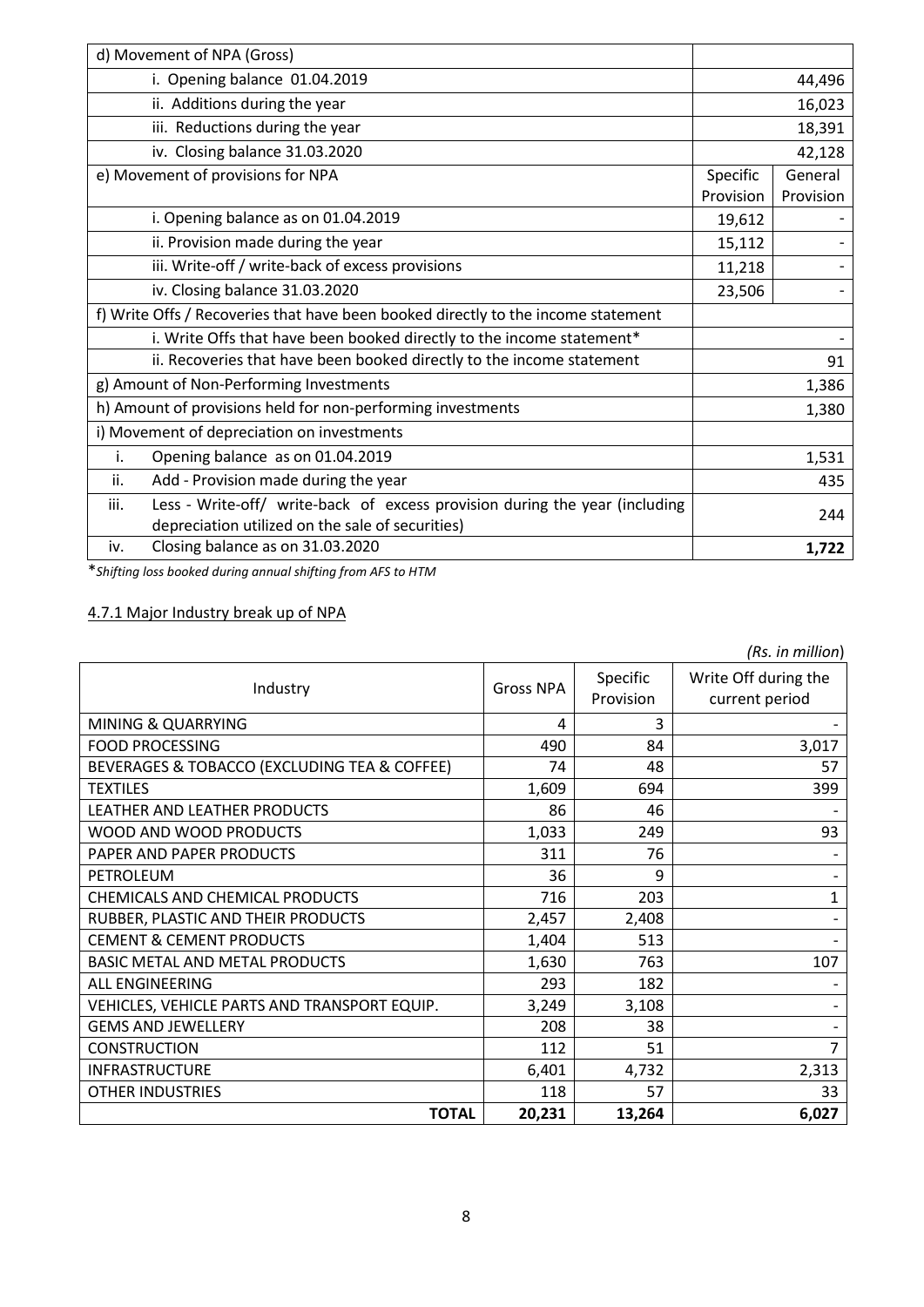4.7.2 Geography wise distribution of NPA and Provision

| Geography    | <b>Gross NPA</b> | <b>Specific Provision</b> |
|--------------|------------------|---------------------------|
| Domestic     | 42,128           | 23,506                    |
| Overseas     | -                |                           |
| <b>Total</b> | 42,128           | 23,506                    |

## **5. CREDIT RISK: DISCLOSURES FOR PORTFOLIO SUBJECT TO THE STANDARDIZED APPROACH (DF 4)**

5 (a). The Bank has used the ratings of the following domestic external credit rating agencies for the purpose of risk weighting Bank's claims on the domestic entities for capital adequacy purpose:

- i. CRISIL
- ii. CARE
- iii. ICRA
- iv. India Ratings
- v. Brickwork
- vi. SMERA
- vii. Infomerics

5 (b). A description of the process used to transfer public issuer ratings onto comparable assets in the banking book:

Bank has used short term ratings for assets with maturity upto one year and long-term ratings for assets maturing after one year as accorded by the approved external credit rating agencies. Bank has not cherry picked ratings. Bank has not used one rating of a CRA (Credit Rating Agency) for one exposure and another CRA's rating for another exposure on the same counterparty unless only one rating is available for a given exposure.

Cash credit exposures have been rated as long-term facility, notwithstanding the repayable on demand condition.

If an obligor has a long term external credit rating that warrants RW (Risk Weight) of 150%, all unrated exposures on the same obligor whether long or short is assigned the same 150% RW unless mitigated by recognized Credit Risk Mitigates.

Bank has used only solicited rating from the recognized CRAs. In case the obligor has multiple ratings from CRAs, the rating to be used is selected as per RBI guidelines.

If there is only one rating by a chosen credit rating agency for a particular claim, that rating is used to determine the risk weight of the claim.

If there are two ratings accorded by chosen credit rating agencies that map into different risk weights, the higher risk weight is applied.

If there are three or more ratings accorded by chosen credit rating agencies with different risk weights, the ratings corresponding to the two lowest risk weights is referred to and the higher of those two risk weights is applied. i.e., the second lowest risk weight.

Where RW associated with the rating by a CRA for a specific investment instrument is lower than one corresponding to unrated exposure, but the Bank's exposure is not in that instrument but some other debt, the RW for the rated exposure has been applied to Bank's unrated exposure provided the latter ranks pari-passu or senior to the specific rated exposure and the maturity of Bank's claim is not later than the rated exposure.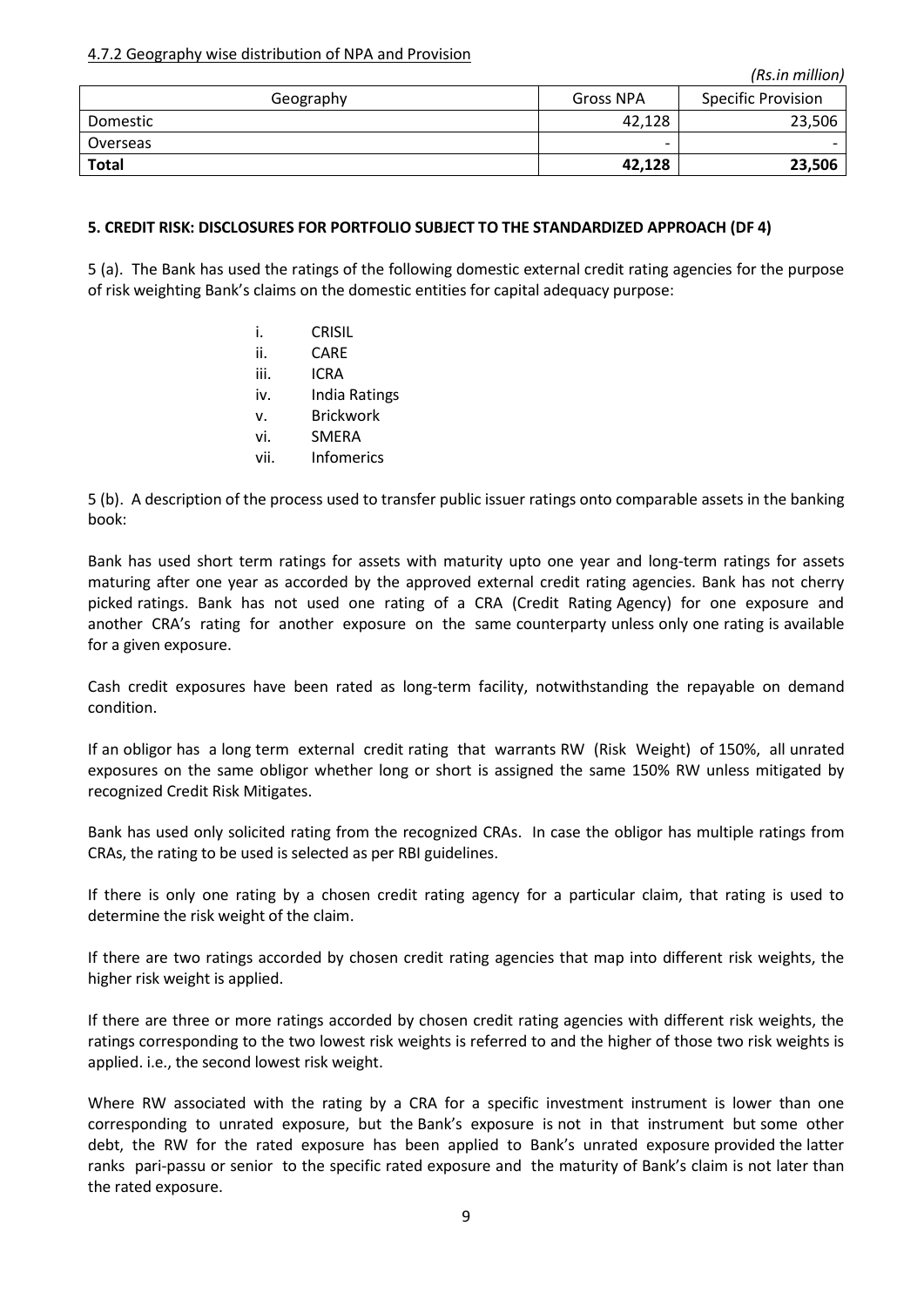If either the issuer or a single issue has been rated warranting RW equal or higher than unrated claim, a claim on the same issuer which is unrated but ranks pari-passu or junior to the rated exposure has been assigned the same RW as the rated exposure.

No recognition of CRM technique has been taken into account in respect of a rated exposure if that has already been factored by the CRA while carrying out the rating.

For exposure amounts after risk mitigation subject to the standardized approach, amount of the Bank's outstanding (rated and unrated) in the following three major risk buckets as well as those that are deducted as on 31.03.2020 are as follows:

|             | (Rs. in million)    |                   |                       |
|-------------|---------------------|-------------------|-----------------------|
| <b>S.N.</b> | <b>Risk Weight</b>  | <b>Fund Based</b> | <b>Non Fund Based</b> |
|             | <b>Below 100%</b>   | 369,694           | 11,343                |
|             | 100%                | 124,152           | 10,554                |
|             | More than 100%      | 47.175            | 5,679                 |
|             | Total $(1 + 2 + 3)$ | 541,021           | 27,576                |

### **6. CREDIT RISK MITIGATION: DISCLOSURES FOR STANDARDIZED APPROACH (DF 5)**

6.1 The Bank has adopted Credit Risk Mitigation (CRM) Techniques and Collateral Management (CM) guidelines issued by RBI under Master circular – Prudential guidelines on Capital Adequacy and Market Discipline – New Capital Adequacy Framework (NCAF).

The Bank has utilized credit risk mitigation in the form of Bank's own deposits, LIC Policies, National Saving Certificate and gold, wherever the collateral is identifiable, marketable & enforceable and complies with RBI requirements. Sovereign exposures and Sovereign guaranteed exposures are risk weighted as per RBI directives.

The general principles applicable for use of credit risk mitigation techniques are as under:

- i. No transaction in which CRM techniques are used has been assigned higher capital requirement than as otherwise identical transaction where such techniques are not used.
- ii. The Bank has taken care to see that effects of CRM are not double counted. To ensure this no additional supervisory recognition of CRM for regulatory capital purposes is made available on claims for which an issue-specific rating is used that already reflects that CRM.
- iii. Principal-only ratings will not be allowed within the CRM framework. The rating should cover principal and interest.

The Bank has, therefore, put in place robust procedures and processes to control these risks, including strategy, consideration of the underlying credit, valuation, policies and procedures systems, control of roll-off risks, and management of concentration risk arising from the use of CRM techniques and its interaction with the Bank's overall credit risk profile.

### 6.2 Eligible Financial Collateral:

The following collaterals are used as risk mitigants –

- i. Cash margins and fixed deposit receipts of the counterparty with the Bank
- ii. Gold bullion and jewelry
- iii. Securities issued by Central and State Governments
- iv. National Savings Certificates, Kisan Vikas Patras
- v. Life insurance policies with a declared surrender value of an insurance company which is regulated by an insurance sector regulator.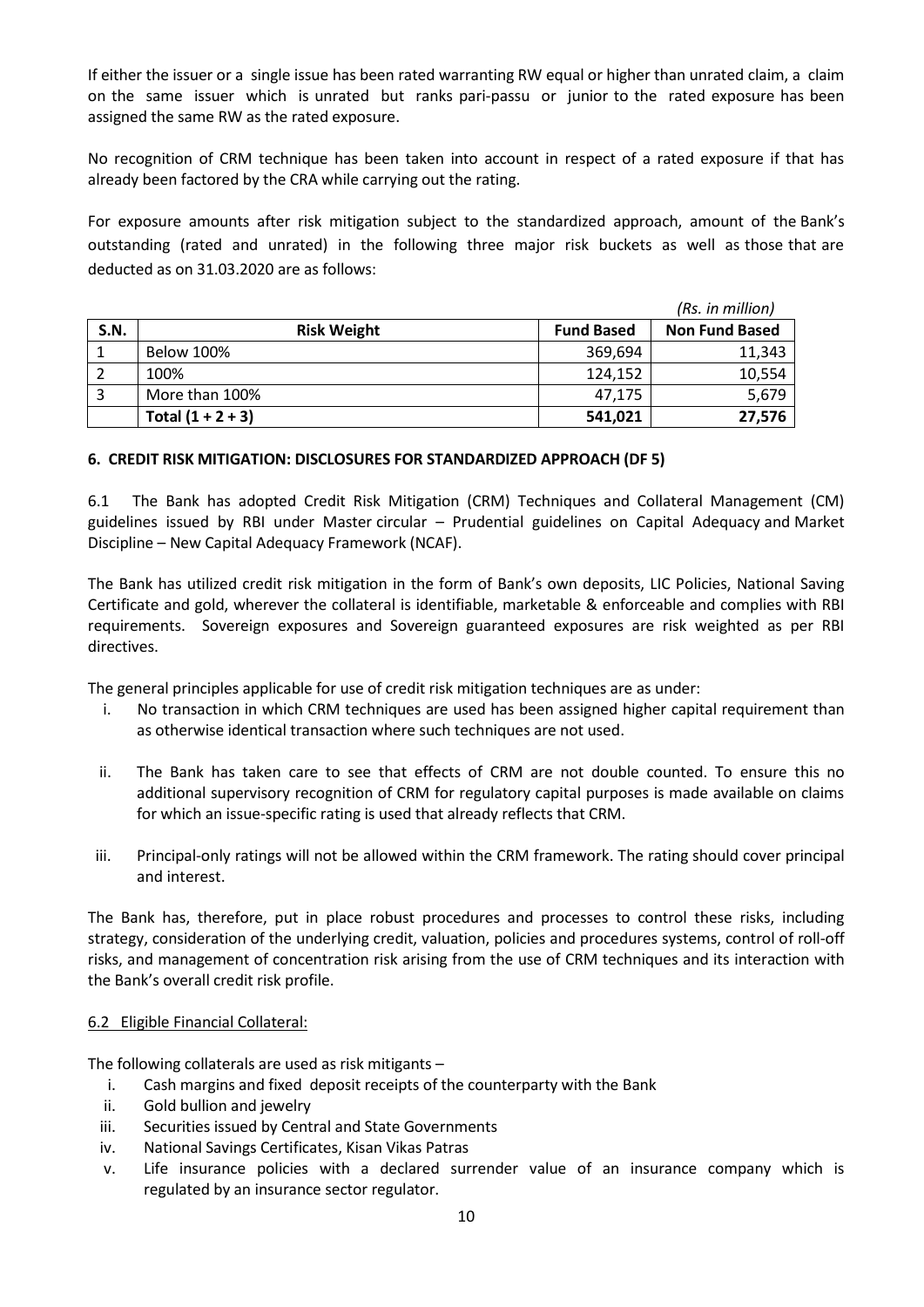- vi. Debt securities rated by a chosen CRA in respect of which the banks should be sufficiently confident about the market liquidity and where they are either:
	- a) Attracting 100% or lesser risk weight i.e. rated at least BBB (-), when issued by public sector entities and other entities (including Banks and Primary Dealers); or
	- b) Attracting 100% or lesser risk weight i.e. rated at least PR3/ P3/F3/A3 for short-term debt instruments.

vii) Debt securities not rated by a chosen CRA in respect of which the Banks should be sufficiently confident about the market liquidity where these are:

- a) Issued by a bank
- b) Listed on a recognized exchange
- c) Classified as senior debt
- d) All rated issues of the same seniority by the issuing Bank are rated at least BBB(-) or A3 by a chosen CRA; and

viii) Units of Mutual Funds regulated by the securities regulator of the jurisdiction of the bank's operation and mutual funds where:

a. Price for the units is publicly quoted daily i.e., where the daily NAV is available in public domain; and

b. Mutual fund is limited to investing in permitted instruments listed.

### 6.3 Total exposure covered by guarantees/credit derivatives **Fig. 1.4 Solution** Nil

### **7. SECURITIZATION EXPOSURES (DF 6)**

As per RBI guidelines on Securitization exposure, investments by banks in securitized assets, representing loans to various categories of priority sector, except 'others' category, are eligible for classification under respective categories of priority sector lending (PSL) depending on the underlying assets.

As on 31.03.2020 the Bank does not have any securitization exposure as originator.

### **8. MARKET RISK IN TRADING BOOK (DF 7)**

Market risk refers to the uncertainty of future earnings resulting from changes in interest rates, foreign exchange rates, market prices and volatilities. The Bank assumes market risk in its lending and deposit taking businesses and in its investment activities, including position taking and trading. The market risk is managed in accordance with the investment policies, which are approved by the Board. These policies ensure that operations in securities, foreign exchange and derivatives are conducted in accordance with sound and acceptable business practices and are as per the extant regulatory guidelines, laws governing transactions in financial securities and the financial environment. Market Risk in Trading Book is assessed as per the Standardized Duration approach. The capital charge for Held for Trading (HFT) and Available for Sale (AFS) portfolios is computed as per Reserve Bank of India guidelines.

#### Market risk management objectives:

The objectives of market risk management are as follows:

- Management of liquidity
- Management of interest rate risk and exchange rate risk.
- Proper classification and valuation of investment portfolio
- Adequate and proper reporting of investments and derivative products
- Compliance with regulatory requirements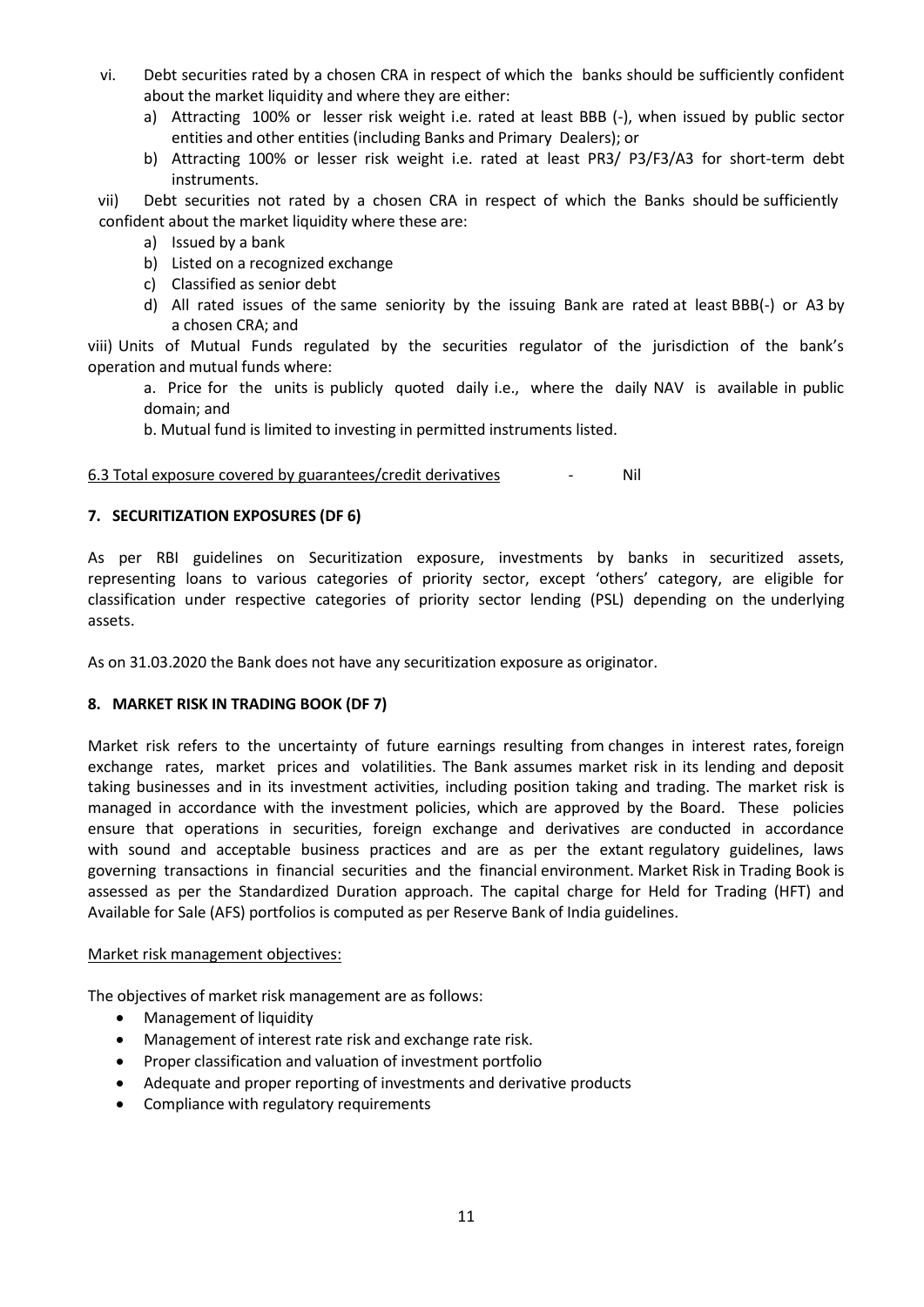

Strategies and processes:

To comply with the regulatory guidelines and to have independent control groups there is clear functional separation of:

- Trading (Front office)
- Monitoring and control (Middle office) and
- Settlements (Back office)

The strategy/guidelines for controlling market risk include:

- Direct involvement of experienced line management
- Stringent controls and limits
- Strict segregation of front, middle and back office duties
- Comprehensive periodical reporting of positions
- Regular independent reviews of all controls and limits
- Rigorous testing and auditing of all pricing, trading and risk management

The scope and nature of risk reporting and measurement systems:

Reporting – The Bank periodically reports on the various investments and their related risk measures to the senior management and the committees of the Board. The Bank also periodically reports to its regulator in compliance with regulatory requirements.

Measurement - The Bank has devised various risk metrics for measuring market risk. These are reported to Asset Liability Management Committee. Some of the risk metrics adopted by the Bank for monitoring its risks are Value-at-Risk, Earnings at Risk, Modified Duration, Stop Loss limits amongst others.

### The capital requirements for market risk are detailed below:

|           |                                                   | (Rs. in million)      |
|-----------|---------------------------------------------------|-----------------------|
| <b>SN</b> | <b>Risk Category</b>                              | <b>Capital Charge</b> |
|           | Interest Rate Risk                                | 867                   |
|           | Foreign Exchange Risk (Including gold)            |                       |
|           | Equity Risk                                       | 1,351                 |
|           | Capital requirement for Market Risk $(1 + 2 + 3)$ | 2,267                 |

## **9. OPERATIONAL RISK (DF 8)**

Operational risk is defined as the risk of loss resulting from inadequate or failed internal processes, people and systems or from external events. Operational risk includes legal risk but excludes strategic and reputational risk.

The Bank has put in place a Board approved Operational Risk Management Policy which outlines overall framework for management of Operational Risk.

The Bank manages Operational Risk by way of adopting best practices in processes as well as products. Utmost importance is given on communication and understanding of processes at transactional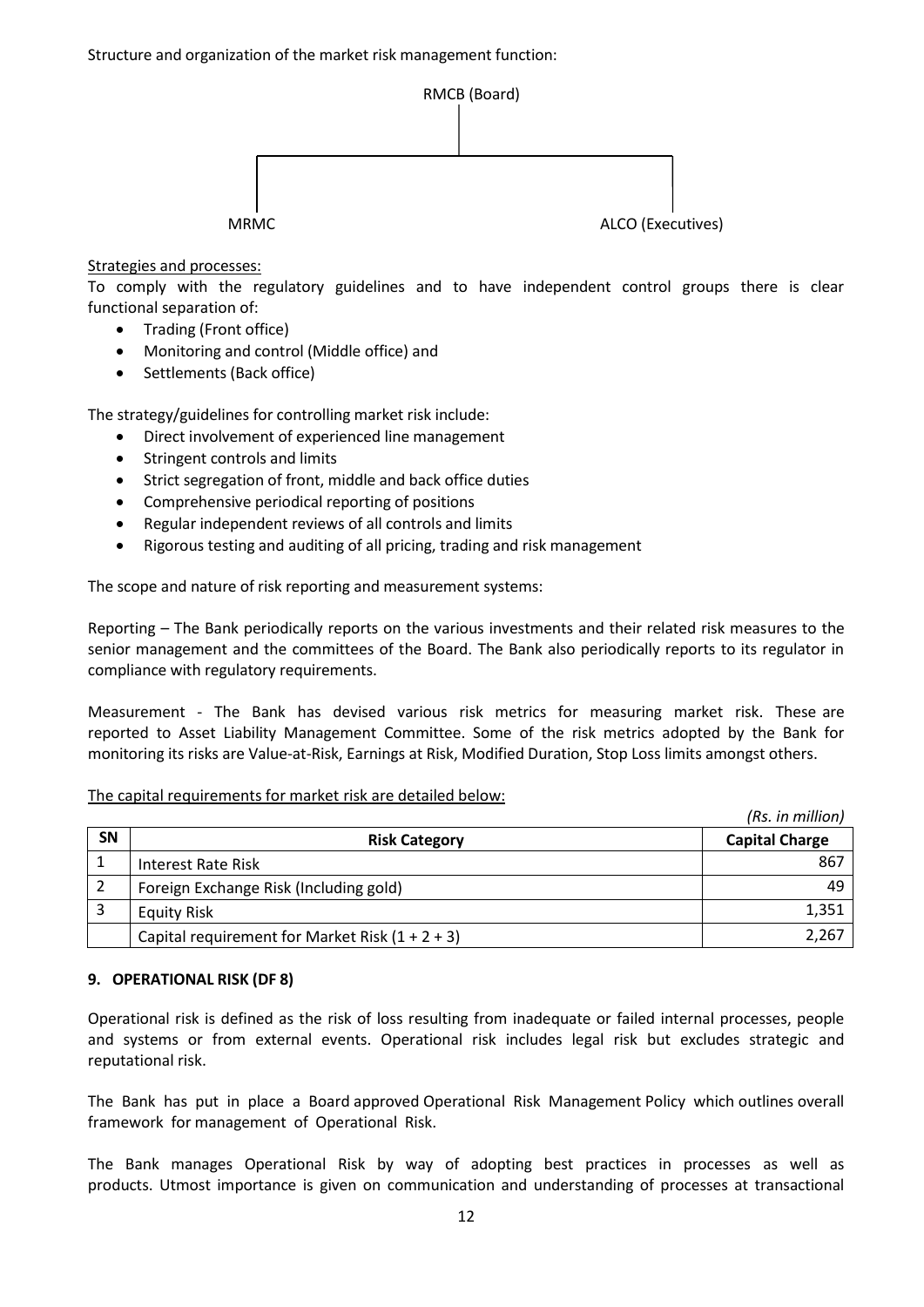level and compliance to same are monitored through effective internal audits.

The Bank's selection of personnel and systems of rewarding performance are aligned to meet Bank's stated key priorities. There is a commitment to training and upgrading of staff skills. Strong 'ownership' of exposures is encouraged, through rewards as well as strong accountability.

The Bank understands the criticality of business continuity in the event of any undesirable/ unforeseen incident and has put in place an exhaustive Business Continuity Plan (BCP) in place which is subject to periodic drills. The Bank has robust Information Technology set up with Disaster Recovery (DR) site for critical functions and backups. Further there is a strict adherence to Information Security Policy across the Bank.

As per the mandate from RBI, the Bank is following the Basic Indicator Approach (BIA) for assessment of Operational Risk Capital.

Capital requirement for operational risk as per BIA as on 31.03.2020 is Rs. 6,238 million.

### **10. INTEREST RATE RISK IN BANKING BOOK (DF 9)**

### **Interest Rate Risk in the Banking Book (IRRBB):**

Interest rate risk is the potential change in Net Interest Income (NII) or Economic Value of Equity (Balance Sheet impact), caused by unexpected changes in market interest rates. Since NII or Net Interest Margin (NIM) of Bank is dependent on the movements of interest rates, any mismatches or gaps in the cash-flows on re-pricing dates exposes Bank's NII or NIM to interest rate risk. IRRBB results from an unavoidable position or gap arising from Bank's normal day to day business by holding assets and liabilities in different maturities and different re-pricing dates.

### **Risk management framework and monitoring:**

The Board of the Bank, through Asset Liability Management Committee , has overall responsibility for management of risks and it sets limits and policies for management of liquidity risk, market risk including foreign exchange, interest rate and equity risk. The ALCO, a strategic decision making body, headed by Chief Operating Officer and comprising of senior executives of the Bank is responsible for deciding the mix and maturity profile of the assets and liabilities, recommendation of risk policies, setting up of prudential limits to manage the risks and ensuring compliance with the limits set by the Board. The ALM policy of the Bank includes the prudential limits on interest rate risk, liquidity risk, foreign exchange risk and equity risk.

Risk Management Department is monitoring the limits laid down in the ALM Policy through various reports.

### **Risk measurement and reporting framework:**

As a part of its regular activities, ALCO manages the impact of the IRRBB, through various limits, reports and tools such as interest rate sensitive gaps, Earnings at risk analysis, duration gap analysis, stress testing, etc. detailed as follows:

a) Interest rate sensitivity:

The interest rate gap risk, at any given date, is the risk arising from the mismatches in the assets & liabilities over the different time intervals. These mismatches or gaps are arrived at after matching rate sensitive assets and rate sensitive liabilities in the particular time bucket taking into account all assets and liabilities (including off Balance Sheet exposure). The rate sensitive assets and liabilities are grouped in the buckets as per the residual maturity or re-pricing date, whichever is earlier and is reported on monthly basis. The gap indicates whether net interest income is positively or negatively impacted by a change in interest rates and the magnitude of the gap approximates the change in net interest income for any given interest rate shift. Limits are fixed on individual gaps.

### b) Earnings at Risk Analysis (EaR):

The gaps in the report indicates whether the Bank is in a position to benefit from rising interest rates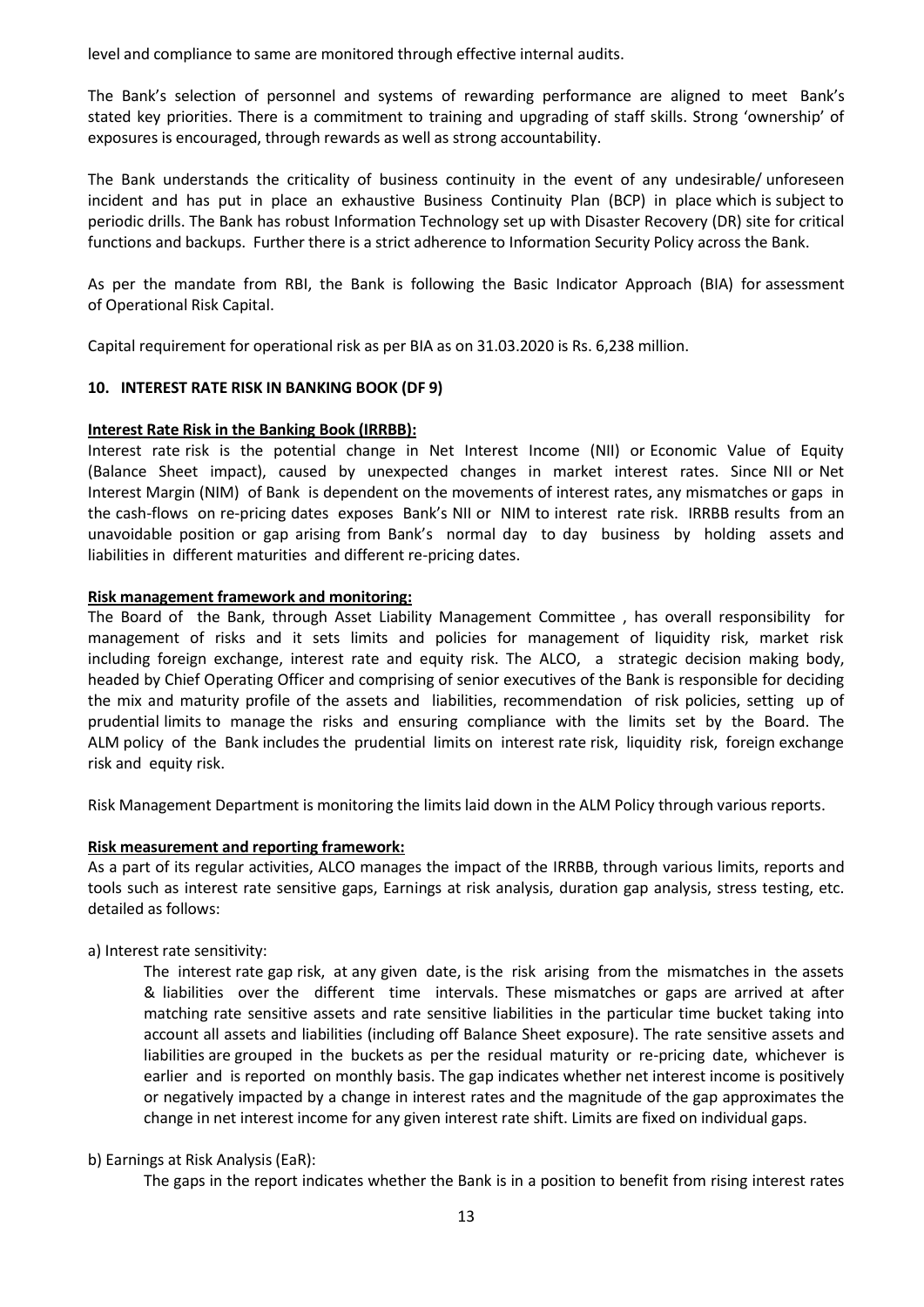by having a positive gap (RSA > RSL) or whether it is in a position to benefit from declining interest rates by a negative gap (RSL > RSA). The Bank monitors the EaR on NII for 2% change in interest rates on the open periodic gaps.

### c) Stress testing:

The Bank measures the impact on NII/ EaR after taking into account various possible movement in interest rates across tenor and impact on the earnings is calculated for each of these scenarios.

## d) Duration gap analysis:

Movement in the interest rates also have a long-term impact on the market value of equity of the Bank, as the economic value of the Bank's assets, liabilities and off-Balance Sheet positions get affected. Duration is a measure of interest rate sensitivity of assets, liabilities and also equity. It may be defined as the percentage change in the market value of an asset or liability (or equity) for a given change in interest rates. Thus Duration Gap Analysis measures by how much the market value of equity of a firm would change for the possible change in the interest rates.

The following table shows the impact on NII and economic value of equity for a given change in the interest rates. The impact is calculated assuming parallel shifts in the yield curve across all time buckets.

|  | ่ Rs. in million) |  |
|--|-------------------|--|

|                                    |           | (Rs. in million) |
|------------------------------------|-----------|------------------|
| Currency = $INR$ (*)               | $100$ bps | $200$ bps        |
| Impact on NII                      | 137       |                  |
| Impact on economic value of equity | 365       |                  |

*\* No major exposure in foreign currencies*

### **11. GENERAL DISCLOSURES FOR EXPOSURES RELATED TO COUNTER PARTY CREDIT RISK (DF 10)**

#### **Counterparty exposure**:

Counterparty credit risk in case of derivative contracts arises from the forward contracts. The subsequent credit risk exposures depend on the value of underlying market factors (e.g., interest rates and foreign exchange rates), which can be volatile and uncertain in nature. The Bank does not enter into derivative transactions other than forward transactions.

### **Credit limits:**

The credit limit for counterparty bank is fixed based on their financial performance as per the latest audited financials. Various financial parameters such as Capital, Net worth etc., are taken into consideration while assigning the limit. Credit exposures are monitored to ensure that they do not exceed the approved credit limits.

### **Credit exposures on forward contracts:**

The Bank enters into the forward contracts in the normal course of business for positioning and arbitrage purposes, as well as for its own risk management needs, including mitigation of interest rate and foreign currency risk. Derivative exposures are calculated according to the current exposures method.

### **Credit exposure:**

|                   |                 |                        | (Rs.in million)         |                     |
|-------------------|-----------------|------------------------|-------------------------|---------------------|
|                   | <b>Notional</b> | Gross positive fair    | <b>Potential Future</b> | <b>Total Credit</b> |
|                   | Amount          | value of the contracts | Exposure                | Exposure            |
| Forward contracts | 36,798          | 36,914                 | 738                     | 37,652              |

## **12. COMPOSITION OF CAPITAL (DF 11)**

 *(Rs.in million)*

| Common Equity Tier1 capital: instruments and reserves                             |        |
|-----------------------------------------------------------------------------------|--------|
| Directly issued qualifying common share capital plus related stock surplus (share | 22,253 |
| premium)                                                                          |        |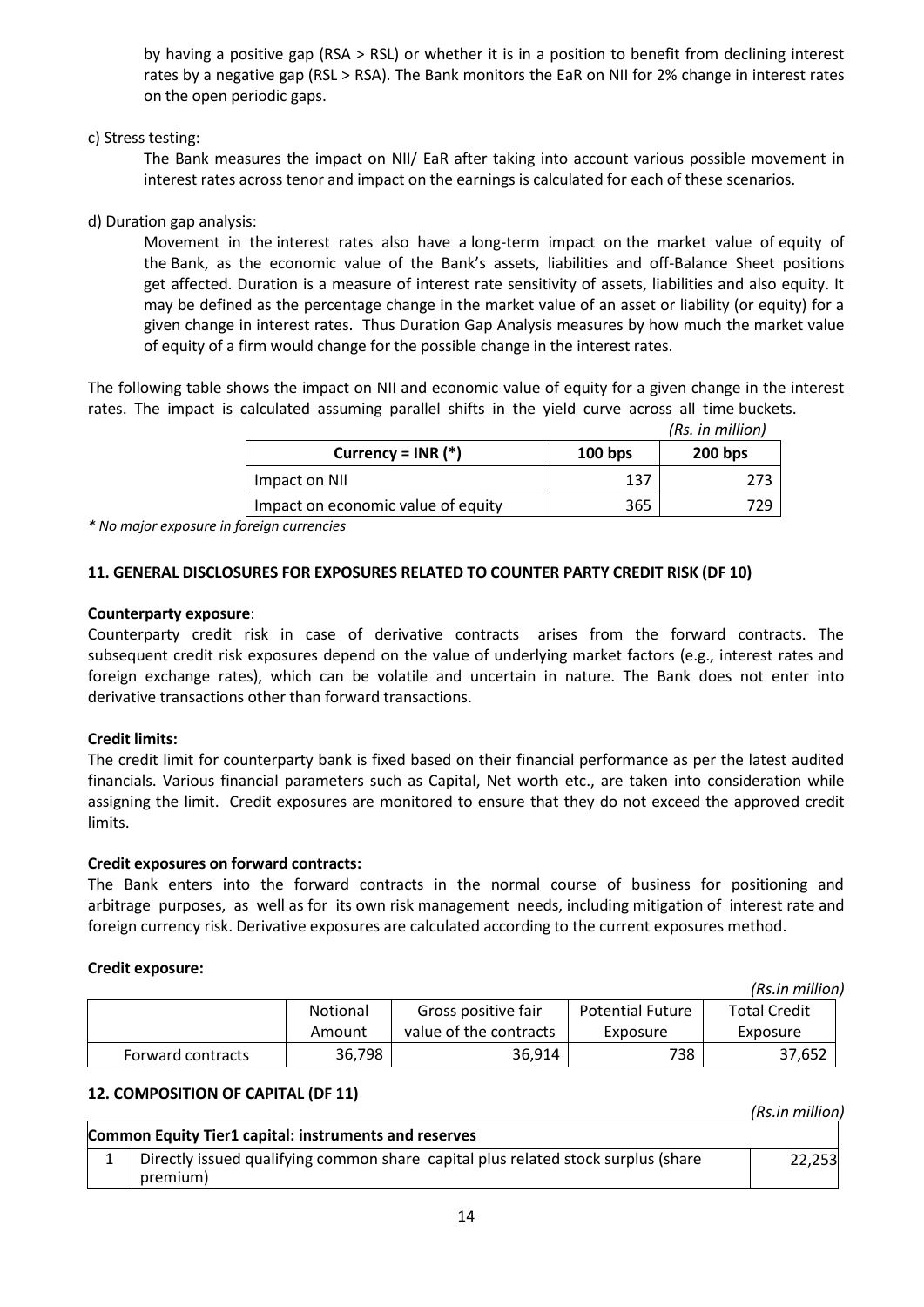| $\overline{2}$  | Retained earnings                                                                                                                                                                                                   | 17     |
|-----------------|---------------------------------------------------------------------------------------------------------------------------------------------------------------------------------------------------------------------|--------|
| 3               | Accumulated other comprehensive income (and other reserves)                                                                                                                                                         | 42,452 |
| 4               | Directly issued capital subject to phase out from CET1 (only applicable to non-joint<br>stock companies)                                                                                                            |        |
| 5               | Common share capital issued by subsidiaries and held by third parties (amount allowed                                                                                                                               |        |
| 6               | in group CET 1)<br>Common Equity Tier1 capital before regulatory adjustments                                                                                                                                        | 64,722 |
|                 | <b>Common Equity Tier1 capital : regulatory adjustments</b>                                                                                                                                                         |        |
| $\overline{7}$  |                                                                                                                                                                                                                     |        |
| 8               | Prudential valuation adjustments<br>Goodwill (net of related tax liability)                                                                                                                                         |        |
| 9               | Intangibles (net of related tax liability)                                                                                                                                                                          | 672    |
| 10              | Deferred tax assets                                                                                                                                                                                                 |        |
| 11              | Cash-flow hedge reserve                                                                                                                                                                                             |        |
| 12              | Shortfall of provisions to expected losses                                                                                                                                                                          |        |
| 13              | Securitization gain on sale                                                                                                                                                                                         |        |
| 14              | Gains and losses due to changes in own credit risk on fair valued liabilities                                                                                                                                       |        |
| 15              | Defined-benefit pension fund net assets                                                                                                                                                                             |        |
| 16              | Investments in own shares (if not already netted off paid-up capital on reported<br>balance sheet)                                                                                                                  |        |
| 17              | Reciprocal cross-holdings in common equity                                                                                                                                                                          | 7      |
| 18              | Investments in the capital of banking, financial and insurance entities that are outside                                                                                                                            |        |
|                 | the scope of regulatory consolidation, net of eligible Short positions, where the bank<br>does not own more than 10% of the issued share capital (amount above 10%<br>threshold)                                    |        |
| 19              | Significant investments in the common stock of banking, financial and insurance<br>entities that are outside the scope of regulatory consolidation, net of eligible short<br>positions (amount above 10% threshold) |        |
| 20              | Mortgage servicing rights (amount above 10% threshold)                                                                                                                                                              |        |
| 21              | Deferred tax assets arising from temporary differences (amount above 10% threshold,<br>net of related tax liability)                                                                                                |        |
| 22              | Amount exceeding the 15% threshold                                                                                                                                                                                  |        |
| 23              | of which: significant investments in the common stock of financial entities                                                                                                                                         |        |
| 24              | Of which :mortgage servicing rights                                                                                                                                                                                 |        |
| 25              | Of which: deferred tax assets arising from temporary differences                                                                                                                                                    |        |
| 26              | National specific regulatory adjustments(26a+26b+26c+26d)                                                                                                                                                           |        |
| 26a             | of which: Investments in the equity capital of unconsolidated insurance subsidiaries                                                                                                                                |        |
| 26 <sub>b</sub> | Of which: Investments in the equity capital of unconsolidated non-financial<br>subsidiaries                                                                                                                         |        |
| 26c             | Of which: Shortfall in the equity capital of majority owned financial entities which have<br>not been consolidated with the bank                                                                                    |        |
| 26d             | Of which: Unamortized pension funds expenditures                                                                                                                                                                    |        |
| 27              | Regulatory adjustments applied to Common Equity Tier 1 due to insufficient<br>Additional Tier1 and Tier2 to cover deductions                                                                                        |        |
| 28              | Total regulatory adjustments to Common Equity Tier1                                                                                                                                                                 | 679    |
| 29              | <b>Common Equity Tier1 capital (CET1)</b>                                                                                                                                                                           | 64,043 |
| 30              | Directly issued qualifying Additional Tier1 instruments plus related stock surplus (share<br>premium) (31+32)                                                                                                       |        |
| 31              | Of which: classified as equity under applicable accounting standards (Perpetual Non-<br><b>Cumulative Preference Shares)</b>                                                                                        |        |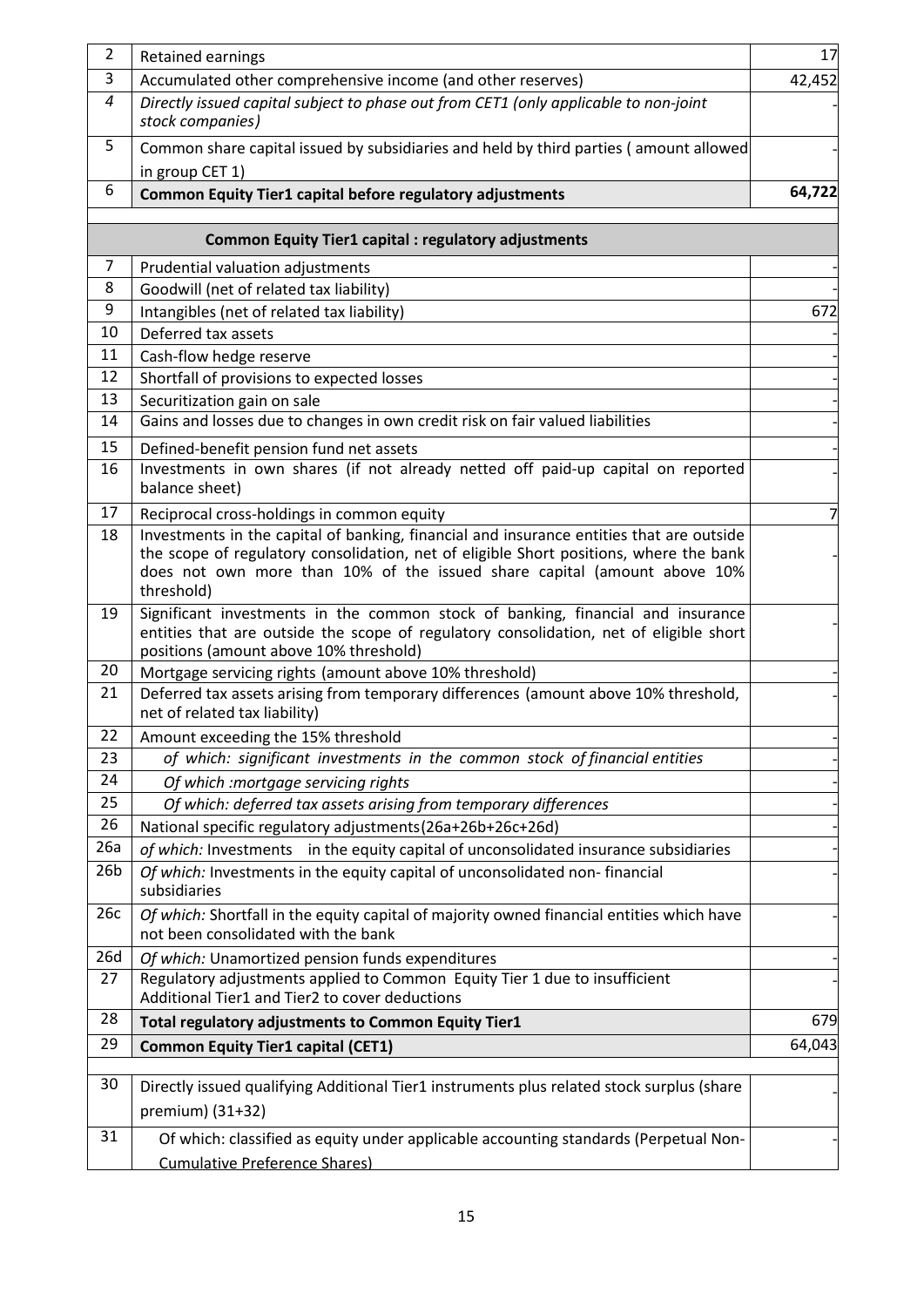| 32              | Of which: classified as liabilities under applicable accounting standards (Perpetual                                                                                                                                                                                                                  |        |
|-----------------|-------------------------------------------------------------------------------------------------------------------------------------------------------------------------------------------------------------------------------------------------------------------------------------------------------|--------|
| 33              | debt Instruments)<br>Directly issued capital instruments subject to phase out from Additional Tier I                                                                                                                                                                                                  |        |
|                 |                                                                                                                                                                                                                                                                                                       |        |
| 34              | Additional Tier1 instruments (and CET1 instruments not included in row 5) issued by<br>subsidiaries and held by third parties (amount allowed in group AT1)                                                                                                                                           |        |
| 35              | Of which: instruments issued by subsidiaries subject to phase out                                                                                                                                                                                                                                     |        |
| 36              | Additional Tier1 capital before regulatory adjustments                                                                                                                                                                                                                                                |        |
|                 |                                                                                                                                                                                                                                                                                                       |        |
| 37              | Investments in own Additional Tier1 instruments                                                                                                                                                                                                                                                       |        |
| 38              | Reciprocal cross-holdings in Additional Tier1 instruments                                                                                                                                                                                                                                             |        |
| 39              | Investments in the capital of banking, financial and insurance entities that are outside<br>the scope of regulatory consolidation, net of eligible short positions, where the bank<br>does not own more than 10% of the issued common share capital of the entity<br>(amount above 10% threshold)     |        |
| 40              | Significant investments in the capital of banking, financial and insurance entities that<br>are outside the scope of regulatory consolidation (net of eligible short positions)                                                                                                                       |        |
| 41              | National specific regulatory adjustments (41a+41b)                                                                                                                                                                                                                                                    |        |
| 41a             | of which: Investments in the Additional Tier 1 capital of unconsolidated insurance<br>subsidiaries                                                                                                                                                                                                    |        |
| 41 <sub>b</sub> | Of which: Shortfall in the Additional Tier1 capital of majority owned financial entities                                                                                                                                                                                                              |        |
|                 | which have not been consolidated with the bank                                                                                                                                                                                                                                                        |        |
| 42              | Regulatory adjustments applied to Additional Tier1 due to insufficient Tier 2 to cover                                                                                                                                                                                                                |        |
|                 | deductions                                                                                                                                                                                                                                                                                            |        |
| 43              | Total regulatory adjustments to Additional Tier1 capital                                                                                                                                                                                                                                              |        |
| 44              | <b>Additional Tier1 capital (AT1)</b>                                                                                                                                                                                                                                                                 |        |
| 44a             |                                                                                                                                                                                                                                                                                                       |        |
|                 |                                                                                                                                                                                                                                                                                                       |        |
| 45              | Additional Tier1 capital reckoned for capital adequacy<br>Tier1 capital(T1=CET1+Admissible AT1)(29+44a)                                                                                                                                                                                               | 64,043 |
|                 | Tier2 capital: instruments and provisions                                                                                                                                                                                                                                                             |        |
| 46              | Directly issued qualifying Tier2 instruments plus related stock surplus                                                                                                                                                                                                                               |        |
| 47              | Directly issued qualifying Tier 2 instruments subject to phase out                                                                                                                                                                                                                                    | 4,870  |
| 48              | Tier2 instruments (and CET1 and AT1 instruments not included in rows 5 or 34) issued<br>by subsidiaries and held by third parties (amount allowed in group Tier2)                                                                                                                                     |        |
| 49              | Of which: instruments issued by subsidiaries subject to phase out                                                                                                                                                                                                                                     |        |
| 50              | <b>Other Reserves and Provisions</b>                                                                                                                                                                                                                                                                  | 3,105  |
| 51              | Tier 2 capital before regulatory adjustments                                                                                                                                                                                                                                                          | 7,975  |
|                 | Tier 2 capital: regulatory adjustments                                                                                                                                                                                                                                                                |        |
| 52              | Investments in own Tier2 instruments                                                                                                                                                                                                                                                                  |        |
| 53              | Reciprocal cross- holdings in Tier2 instruments                                                                                                                                                                                                                                                       |        |
| 54              | Investments in the capital of banking, financial and insurance entities that are outside<br>the scope of regulatory consolidation, net of eligible short positions, where the bank<br>does not own more than 10% of the issued common share capital of the entity<br>(amount above the 10% threshold) |        |
| 55              | Significant investments in the capital of banking, financial and insurance entities<br>that are outside the scope of regulatory consolidation (net of eligible short<br>positions)                                                                                                                    |        |
| 56              | National specific regulatory adjustments (56a+56b)                                                                                                                                                                                                                                                    |        |
| 56a<br>56b      | of which: Investments in the Tier 2 capital of unconsolidated insurance subsidiaries                                                                                                                                                                                                                  |        |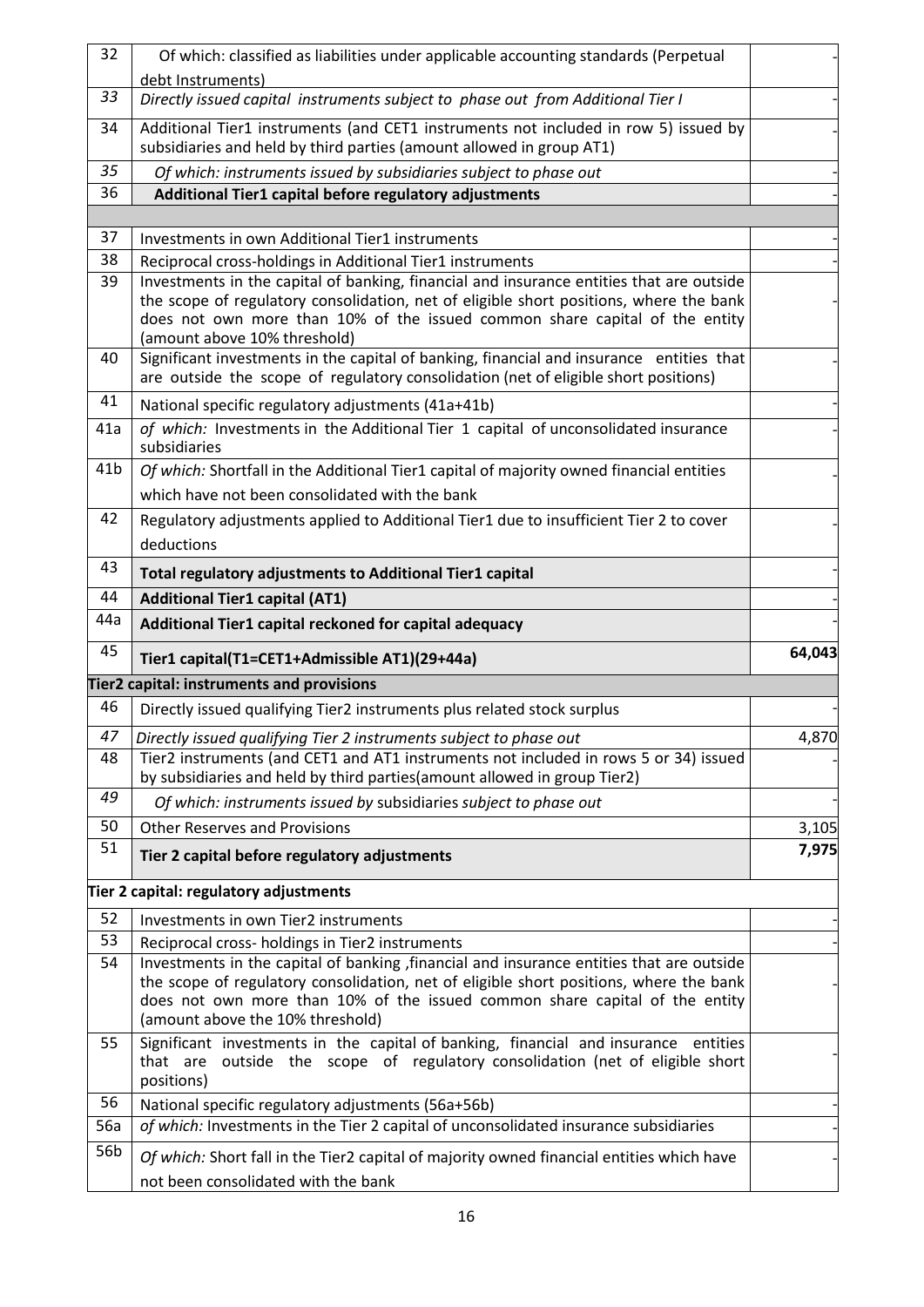| 57    | Total regulatory adjustments to Tier2 capital                                                                                                                                                                                 |         |
|-------|-------------------------------------------------------------------------------------------------------------------------------------------------------------------------------------------------------------------------------|---------|
| 58    | Tier 2 capital (T2)                                                                                                                                                                                                           | 7,975   |
| 58a   | Tier2 capital reckoned for capital adequacy                                                                                                                                                                                   | 7,975   |
| 58b   | Excess Additional Tier1 capital reckoned as Tier2 capital                                                                                                                                                                     |         |
| 58c   | Total Tier2 capital admissible for capital adequacy (58a+58b)                                                                                                                                                                 | 7,975   |
| 59    | Total capital (TC=T1+Admissible T2) (45+58c)                                                                                                                                                                                  | 72,018  |
| 60    | Total risk weighted assets (60a+60b+60c)                                                                                                                                                                                      | 419,477 |
| 60a   | Of which: total credit risk weighted assets                                                                                                                                                                                   | 341,265 |
| 60b   | Of which: total market risk weighted assets                                                                                                                                                                                   | 20,850  |
| 60c   | Of which: total operational risk weighted assets                                                                                                                                                                              | 57,362  |
|       | <b>Capital ratios and buffers</b>                                                                                                                                                                                             |         |
| 61    | Common Equity Tier1 (as a percentage of risk weighted assets)                                                                                                                                                                 | 15.27%  |
| 62    | Tier1 (as a percentage of risk weighted assets)                                                                                                                                                                               | 15.27%  |
| 63    | Total capital (as a percentage of risk weighted assets)                                                                                                                                                                       | 17.17%  |
| 64    | Institution specific buffer requirement (minimum CET1 requirement plus capital<br>conservation plus counter cyclical buffer requirements plus G-SIB buffer requirement,<br>expressed as a percentage of risk weighted assets) | 7.375%  |
| 65    | Of which: capital conservation buffer requirement                                                                                                                                                                             | 1.875%  |
| 66    | Of which: bank specific counter cyclical buffer requirement                                                                                                                                                                   |         |
| 67    | Of which: G-SIB buffer requirement                                                                                                                                                                                            |         |
| 68    | Common Equity Tier1 available to meet buffers (as a percentage of risk weighted                                                                                                                                               | 7.895%  |
|       | assets)                                                                                                                                                                                                                       |         |
|       | <b>National minima (if different from Basel III)</b>                                                                                                                                                                          |         |
| 69    | National Common Equity Tier1 minimum ratio (if different from Basel III minimum)                                                                                                                                              | 7.375%  |
| 70    | National Tier1 minimum ratio (if different from Basel III minimum)                                                                                                                                                            | 7%      |
| 71    | National total capital minimum ratio (if different from Basel III minimum)                                                                                                                                                    | 10.875% |
|       | Amounts below the thresholds for deduction (before risk weighting)                                                                                                                                                            |         |
| 72    | Non-significant investments in the capital of other financial entities                                                                                                                                                        |         |
| 73    | Significant investments in the common stock of financial entities                                                                                                                                                             |         |
| 74    | Mortgage servicing rights (net of related tax liability)                                                                                                                                                                      |         |
| 75    | Deferred tax assets arising from temporary differences (net of related tax liability)                                                                                                                                         |         |
|       | Applicable caps on the inclusion of provisions in Tier2                                                                                                                                                                       |         |
| 76    | Provisions eligible for inclusion in Tier 2 in respect of exposures subject to<br>standardized approach (prior to application of cap)                                                                                         | 1,824   |
| 77    | Cap on inclusion of provisions inTier2 under standardized approach                                                                                                                                                            |         |
| 78    | Provisions eligible for inclusion in Tier 2 in respect of exposures subject to internal<br>ratings-based approach (prior to application of cap)                                                                               |         |
| 79    | Cap for inclusion of provisions inTier2 under internal ratings-based approach                                                                                                                                                 |         |
|       | Capital instruments subject to phase-out arrangements (only applicable between March 31, 2017 and<br>March 31, 2022)                                                                                                          |         |
| 80    | Current cap on CET1 instruments subject to phase out arrangements                                                                                                                                                             |         |
| 81    | Amount excluded from CET1 due to cap (excess over cap after redemptions and<br>maturities)                                                                                                                                    |         |
| 82    | Current cap on AT1 instruments subject to phase out arrangements                                                                                                                                                              |         |
| 83    | Amount excluded from AT1 due to cap (excess over cap after redemptions and<br>maturities)                                                                                                                                     |         |
| $A^2$ | Current can on T2 instruments subject to phase out arrangements                                                                                                                                                               |         |

-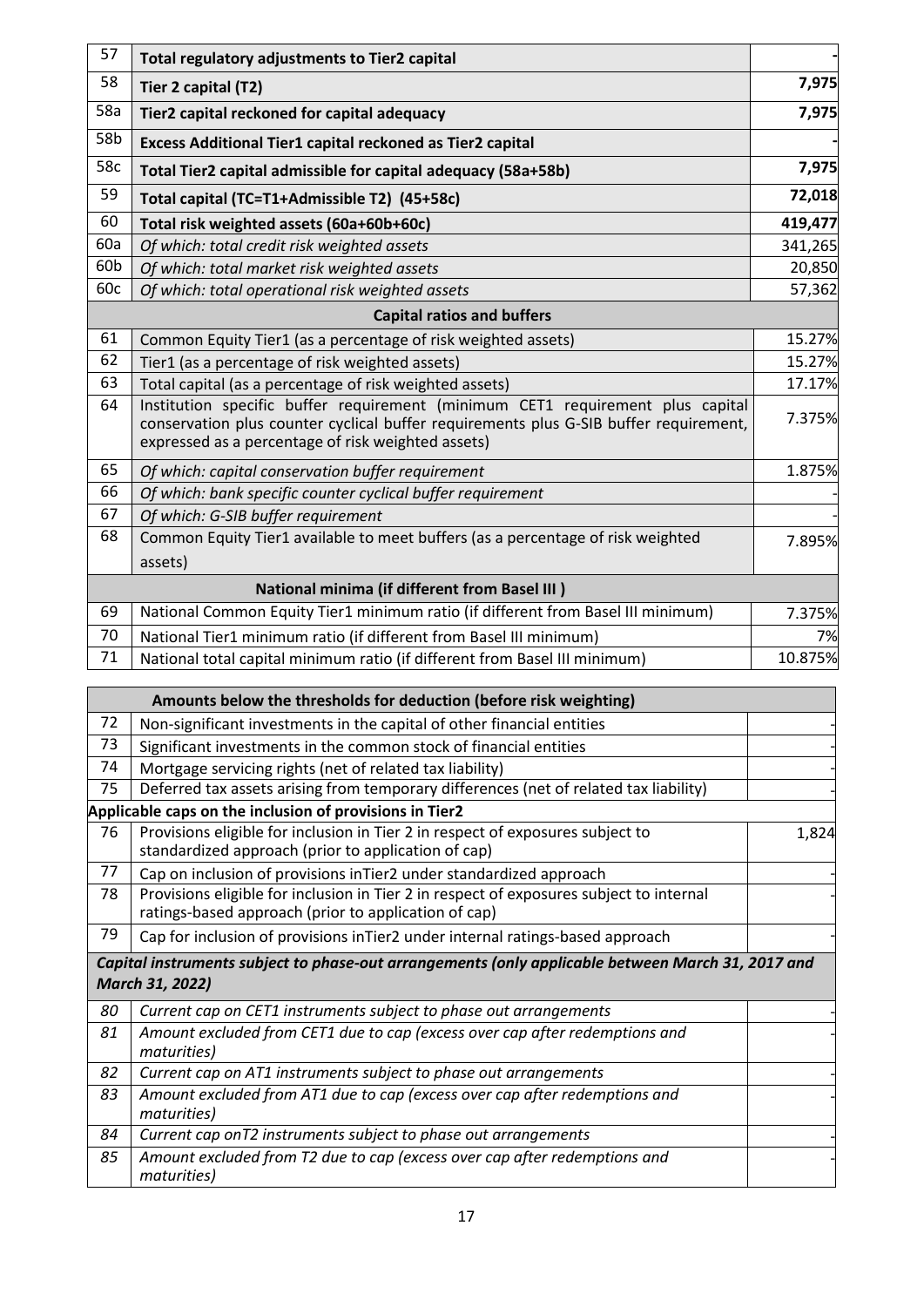| SN             | <b>Particulars</b>                                                   | <b>Tier II bonds</b>           |
|----------------|----------------------------------------------------------------------|--------------------------------|
| $\mathbf{1}$   | <b>Issuer</b>                                                        | KARUR VYSYA BANK LIMITED       |
| $\overline{2}$ | Unique identifier (e.g. CUSIP, ISIN or Bloomberg identifier for      | INE036D08015                   |
|                | private placement)                                                   |                                |
| 3              | Governing law(s) of the instrument                                   | <b>Indian Laws</b>             |
| 4              | <b>Transitional Basel III rules</b>                                  | Not Applicable                 |
| 5              | Post-transitional Basel III rules                                    | Eligible                       |
| 6              | Eligible at solo/group/ group & solo                                 | Solo                           |
| $\overline{7}$ | Instrument type                                                      | Subordinated Tier II - Debt    |
|                |                                                                      | Instruments                    |
| 8              | Amount recognized in regulatory capital (Rs. in million), as of most | 4,870                          |
|                | recent reporting date.<br>Par value of instrument (Rs. in million)   | 0.1                            |
| 9<br>10        | Accounting classification                                            | Liability - other borrowings   |
| 11             | Original date of issuance                                            | 12.03.2019                     |
| 12             | Perpetual or dated                                                   | Dated                          |
| 13             | Original maturity date                                               | 12.06.2029                     |
| 14             | Issuer call subject to prior supervisory approval                    | Yes                            |
| 15             | Optional call date, contingent call dates and redemption amount      | 12.03.2024; redemption at      |
|                |                                                                      | par                            |
| 16             | Subsequent call dates, if applicable                                 | On every anniversary after     |
|                |                                                                      | 12.03.2024                     |
| 17             | Coupons / dividends                                                  |                                |
| 18             | Fixed or floating dividend/coupon                                    | Coupon<br>Fixed                |
| 19             | Coupon rate and any related index                                    | 11.95% p.a.                    |
| 20             | Existence of a dividend stopper                                      | No                             |
| 21             | Fully discretionary, partially discretionary or Mandatory            | Fully discretionary            |
| 22             | Existence of step up or other incentive to redeem                    | No                             |
| 23             | Noncumulative or cumulative                                          | Non-Cumulative                 |
| 24             | Convertible or Non-convertible                                       | Non-Convertible                |
| 25             | If convertible, conversion trigger(s)                                | <b>NA</b>                      |
| 26             | If convertible, fully or partially                                   | NА                             |
| 27             | If convertible, conversion rate                                      | <b>NA</b>                      |
| 28             | If convertible, mandatory or optional conversion                     |                                |
|                |                                                                      | <b>NA</b>                      |
| 29             | If convertible, specify instrument type convertible into             | <b>NA</b>                      |
| 30             | If convertible, specify issuer of instrument it converts into        | <b>NA</b>                      |
| 31             | Write-down feature                                                   | Yes                            |
| 32             | If write-down, write-down trigger(s)                                 | Point of non-viability trigger |
| 33             | If write-down, full or partial                                       | Full                           |
| 34             | If write-down, permanent or temporary                                | Permanent                      |
| 35             | If temporary write-down, description of write-up mechanism           | <b>NA</b>                      |
| 36             | subordination<br>hierarchy in liquidation<br>Position in<br>(specify | All depositors and other       |
|                | instrument type immediately senior to instrument)                    | creditors                      |
| 37             | Non-compliant transitioned features                                  | <b>NA</b>                      |
| 38             | If yes, specify non-compliant features                               | <b>NA</b>                      |

# **13. MAIN FEATURES OF REGULATORY CAPITAL INSTRUMENTS (DF-13)**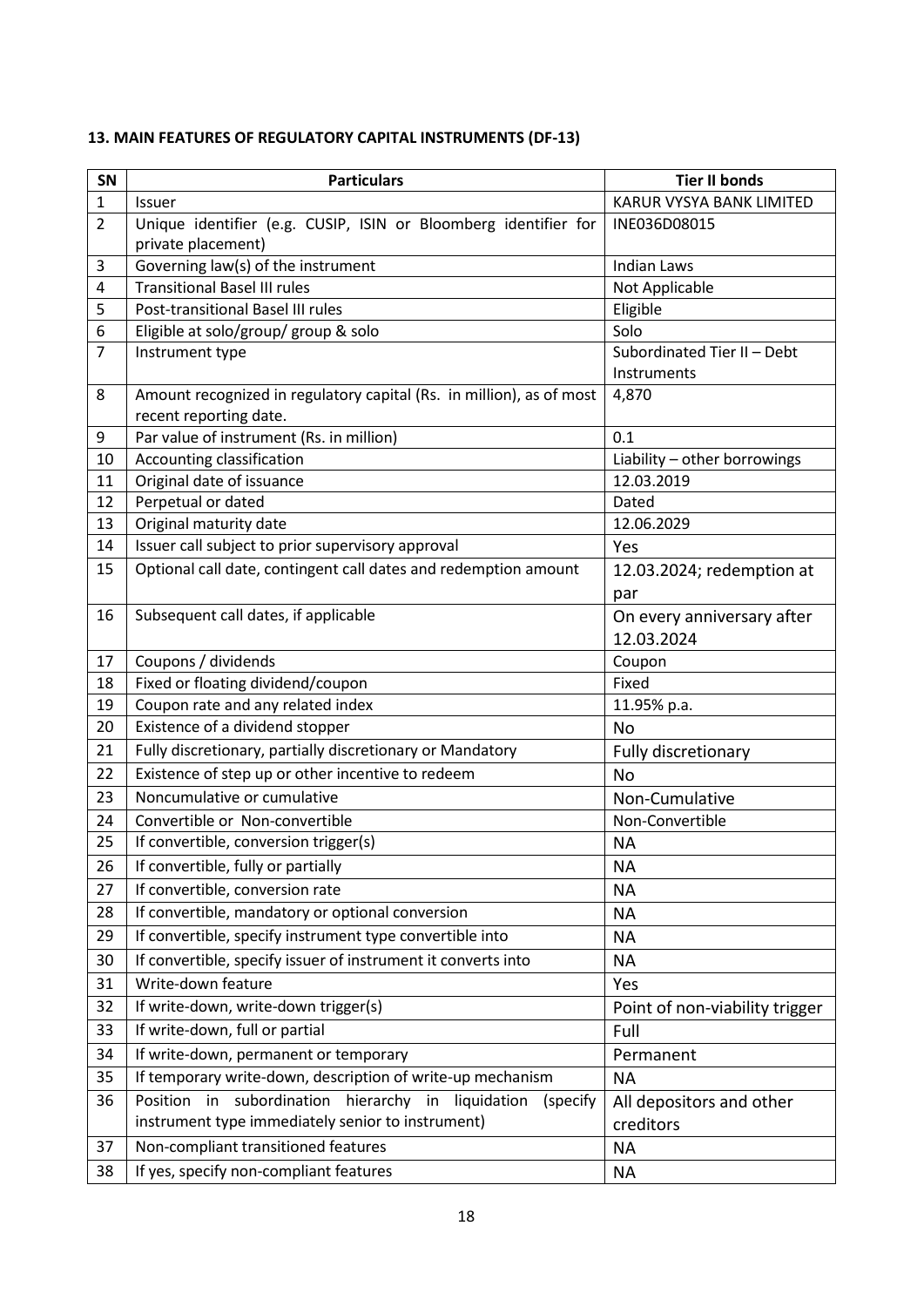| Instrument                           | <b>Terms &amp; Conditions</b> |                                                 |
|--------------------------------------|-------------------------------|-------------------------------------------------|
|                                      | Issue size                    | Rs. 4870 million                                |
|                                      | Face Value                    | Rs. 0.1 million per bond                        |
|                                      | Date of Allotment             | 12 <sup>th</sup> March 2019                     |
| Unsecured Redeemable Non-Convertible | Maturity                      | $12^{\text{th}}$ June 2029                      |
| Tier II Bonds - INE036D08015         |                               | On 5 <sup>th</sup> anniversary from deemed date |
|                                      | Call Option                   | of allotment and annually thereafter            |
|                                      | Coupon                        | 11.95%                                          |
|                                      | Interest payment              | Annual                                          |

### **14. FULL TERMS AND CONDITIONS OF REGULATORY CAPITAL INSTRUMENTS (DF-14)**

### **15. DISCLOSURES ON REMUNERATION (DF 15)**

### **Qualitative Disclosures:**

**a) Information relating to the composition and mandate of the Nomination and Remuneration Committee (NRC):**

The Nomination & Remuneration Committee (NRC) of the Board consists of five Directors, majority being Independent Directors. The Composition complies with RBI guidelines, provisions of Companies Act, 2013 and SEBI (Listing Obligations and Disclosure Requirements), Regulations, 2015 ('SEBI LODR').

The mandate of Nomination and Remuneration Committee includes:

- 1. To formulate criteria for determining qualifications, positive attributes and independence of a director, in terms of fit and proper criteria issued by the RBI from time to time.
- 2. To devise a policy on Board Diversity;
- 3. To formulate/review criteria for evaluation of performance of Chairman, Independent Directors, Board of Directors, Committees of Board.
- 4. To recommend persons who are qualified to become directors and who may be appointed in senior management in accordance with the criteria laid down and recommend to the board of directors their appointment and removal.
- 5. To frame/review Compensation Policy towards ensuring effective alignment between remuneration and risk. Directors and Senior Management Personnel shall be part of the Compensation Policy.
- 6. To also review and recommend to the Board, all remuneration, in whatever form, payable to Directors & senior management.
- 7. To consider grant of stock options to employees, administer and supervise the Employee Stock Option Plans in conformity with statutory provisions and guidelines.
- 8. To provide inputs to Board for making disclosures regarding policies, appointments, remuneration etc. of Directors and Senior Management personnel in the Annual Reports/ Directors Reports/Financial Statements etc. as may be required by the regulations from time to time.
- 9. To perform any other functions or duties as stipulated by the Companies Act, RBI, SEBI, Stock Exchanges and any other regulatory authority or under any applicable laws as may be prescribed from time to time.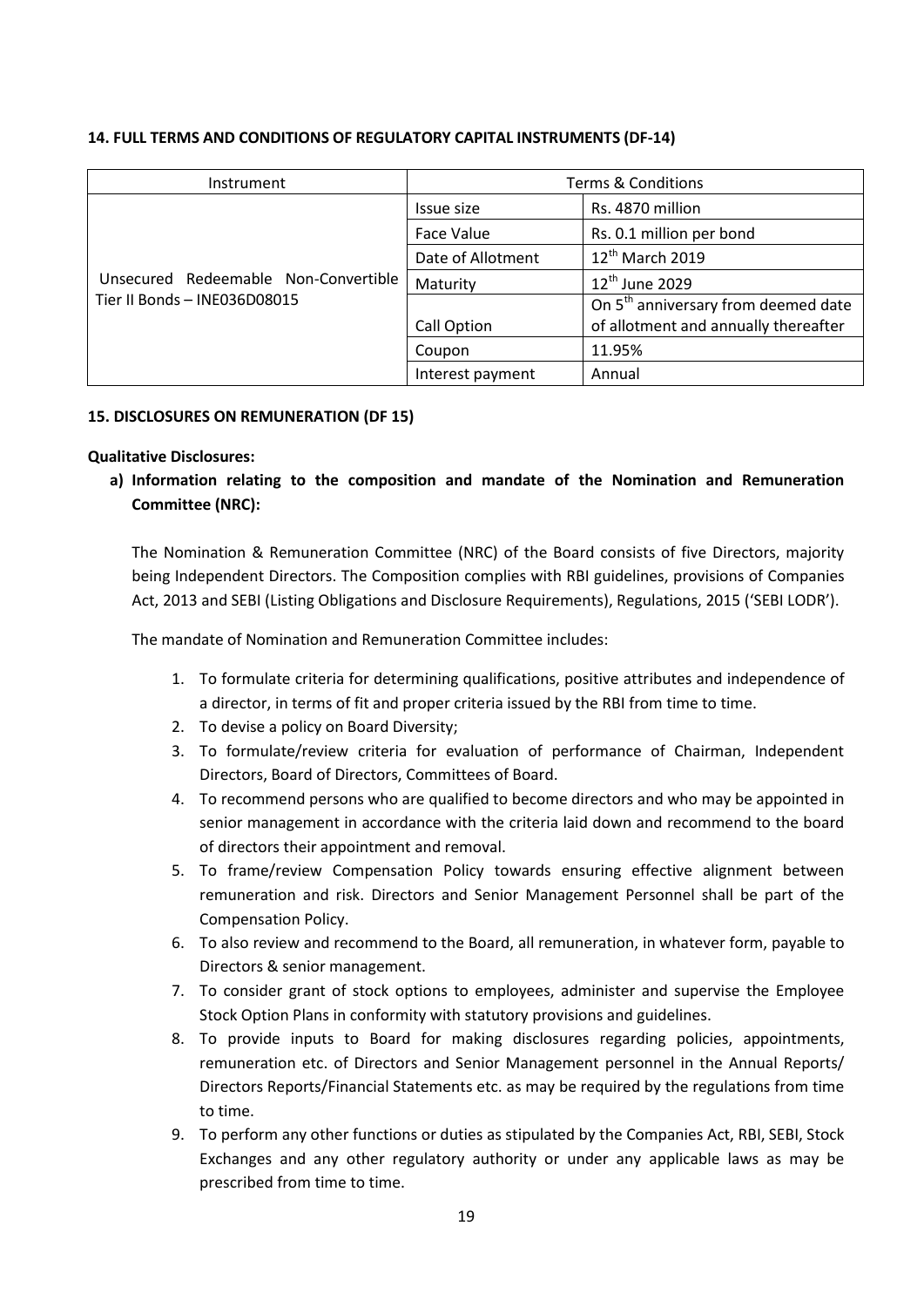# **b) Information relating to the design and structure of remuneration processes and the key features and objectives of remuneration policy:**

The Bank has a Board approved Compensation Policy in terms of the RBI guidelines. NRC shall work in close co-ordination with the Risk Management and Asset Liability Management Committee of the Board in order to achieve effective alignment between remuneration and risks.

The Compensation Policy of the Bank covers the compensation payable to all the employees including the Part-time (Non-Executive) Chairman, MD&CEO/ WTD, Key Managerial Personnel and Senior Management as per the guidelines of RBI. NRC will review the policy from time to time.

As the Bank is a party to the Bi-partite settlements at all India level in respect of workmen cadre employees and officer employees for the payment of salary and other emoluments, the Bank follows the emoluments / compensation as arrived at in each Bi-partite settlement. Currently bank has given its mandate to Bi-partite settlement at all India level that all employees up to the Scale III cadre would be subjected to such emoluments / compensation structure. Presently Bank is following the emoluments / compensation structure as arrived at the Bi-partite settlements from Scale IV to VII cadres. Taking into account the said Bi-partite salary structure, the policy excludes all risk takers who are under contract of employment. Compensation for employees appointed under CTC basis is determined based on the industry standards, the exposure, skill sets, talent and qualification attained. Bank shall ensure that the salary package payable to them shall be in line with RBI guidelines.

Objective of the Compensation policy is to align the compensation with prudent risk taking;

- Compensation must be adjusted for all types of risks
- Compensation outcomes must be symmetric with risk outcomes
- Compensation pay-out schedules must be sensitive to the time horizon of risks
- The proportion of cash, equity and other forms of compensation must be consistent with risk alignment.

RBI in tune with the FSB Principles and Implementation Standards for Sound Compensation Practices has issued revised guidelines on Compensation of Whole Time Directors/ Chief Executive Officers /Material Risk Takers vide circular No. DOR. Appt. BC. No. 23/29.67.001/2019- 20 dated November 4, 2019 superseding the earlier circular issued on compensation guidelines. Bank has a Board approved policy in line with the said guidelines and the same will be applicable for pay cycles beginning from/after April 01, 2020.

# **c) Description of the ways in which current and future risks are taken into account in the remuneration processes. It should include the nature and type of the key measures used to take account of these risks:**

Compensation Policy adopted by the Bank address the issues pertaining to current and future risks. Risk measures in the policy are reviewed on timely basis and are updated to suit the skill gaps and current day needs. A wide variety of measures of credit, market and liquidity risks are used by the bank in implementation of risk adjustment. This risk adjustment has both quantitative and qualitative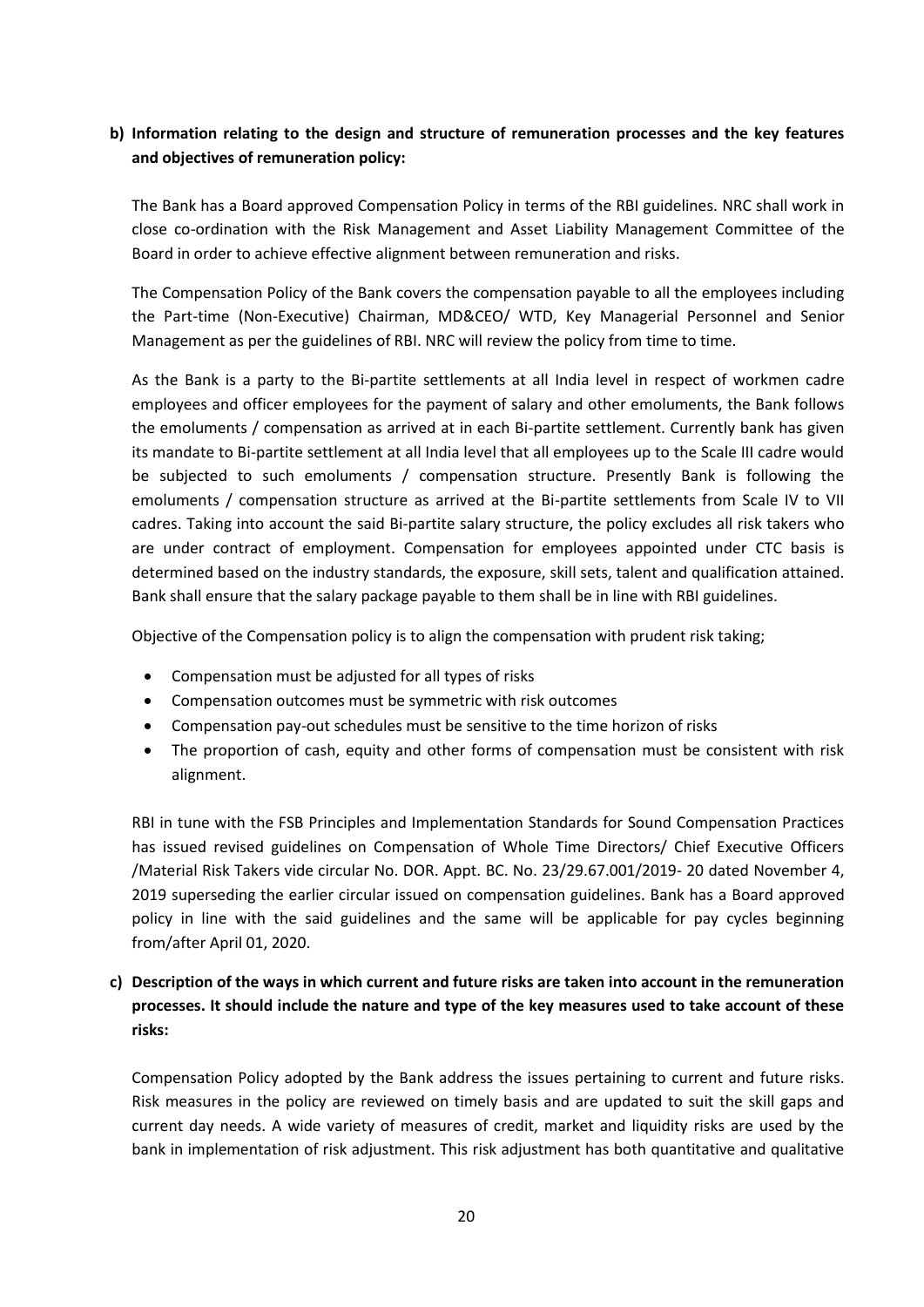elements. The Policy effectively aligns the compensation with prudent risk taking and shall be symmetrical with risk outcomes as well as sensitive to the time horizon of risk.

Bank being a party to IBA settlement all emoluments / compensation are as arrived in IBA structure. Further Bank also has (Cost to Company) CTC structure for which a comprehensive framework has been adopted. Bank also recognizes long term incentives in the form of ESOPS. The remuneration system strives to maintain the ability to attract, retain, reward and motivate the talent in order to enable the Bank to attain its strategic objectives.

Board of Directors of the Bank through its NRC shall exercise oversight & effective governance over the framing and implementing the Compensation Policy.

# **d) Description of the ways in which the bank seeks to link performance during a performance measurement period with levels of remuneration:**

Bank would ensure that the compensation is adjusted to all types of risk, symmetrical with risk outcomes as well as sensitive to the time horizon of risk. Bank follows a performance-based remuneration, which motivates and rewards high performers who strengthen long-term customer relations, and generate income and shareholder value.

The Bank while designing the compensation structure ensures that there is a proper balance between fixed pay and variable pay. The variable pay could be in cash, stock linked instruments or a mix of both. However, Employees Stock Option shall not form part of the total compensation as per the policy adopted in line with the RBI guidelines. Bank ensures that variable pay shall relate to the performance of the Bank.

While fixing the variable pay, performance parameters under financial and non-financial areas of operations are assessed. The financial performance of the bank is factored while determining the amount of variable remuneration to be paid. The Bank's compensation policy stipulates that variable pay shall not exceed 40% of the fixed pay in any year.

In the event of negative business growth of the Bank and / or the relevant line of business in any year, the deferred compensation shall be subjected to malus and claw back arrangements in tune with the RBI guidelines.

# **e) A discussion of the bank's policy on deferral and vesting of variable remuneration and a discussion of the bank's policy and criteria for adjusting deferred remuneration before vesting and after vesting:**

As per the Compensation Policy, variable pay is eligible on the achievement of certain business/compliance targets fixed by the management. Compensation policy of the Bank prescribes the maximum variable pay, which shall not exceed 40 per cent of the fixed pay. In terms of the RBI extant guidelines, the variable pay is fixed to 70 per cent of the fixed pay and deferral arrangement for payment of variable pay is necessitated where such proposed variable pay exceeds substantial portion of the fixed pay, i.e. 50% or more. However, the variable pay limit fixed by the Bank is less than the threshold limit for having the deferral arrangement of variable remuneration. Hence, the criteria for adjusting deferred remuneration do not arise to the Bank.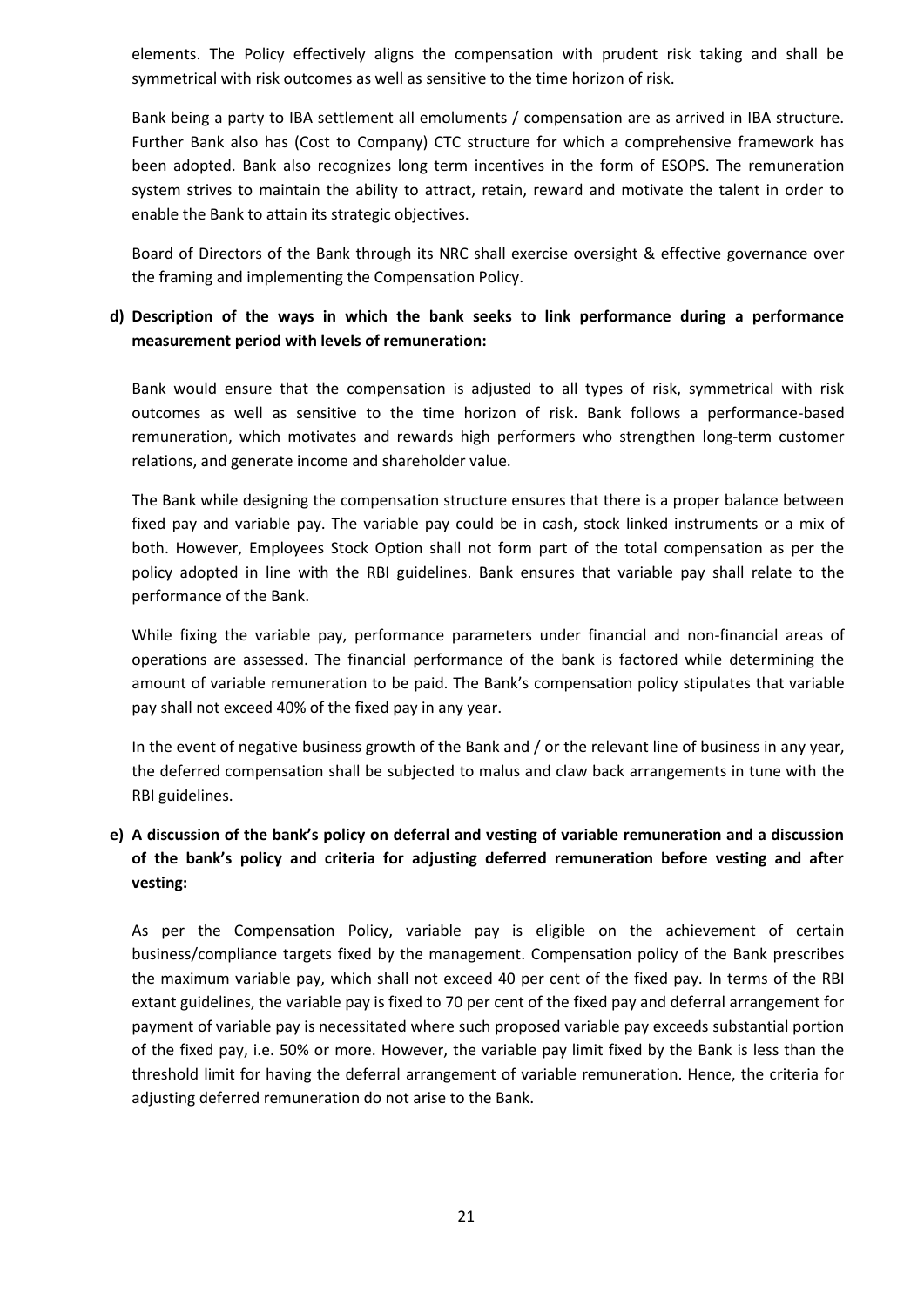# **f) Description of the different forms of variable remuneration (i.e. cash, shares, ESOPs and other forms) that the bank utilizes and the rationale for using these different forms:**

The Bank ensures that the compensation structure is comprehensive and considers both, qualitative and quantitative performance measures. Bank uses an optimum mix of cash, non-cash, ESOPS to decide the compensation of all employees. Variable pay is purely based on performance and is measured through score cards.

Bank subscribes to different forms of variable pay such as performance linked incentives, Ex-gratia for other employees, non–cash incentives, Bonus, any other incentives by whatever name called having the similar features.

Bank has Employees Stock Option Scheme or Plan i.e. ESOS or ESOP. NRC may grant stock options under the Employees Stock Options Plan/Scheme from time to time in terms of SEBI (Share Based Employee Benefits) Regulations, 2015. Such Stock Options will be excluded from the components of variable pay.

The Bank shall not grant any severance pay (other than the terminal benefits and gratuity as per the provisions).

Bank shall not provide any facility or funds or permit to insure or hedge his/her compensation structure to offset the risk alignment effects embedded in the compensation package.

**Quantitative Disclosures on Remuneration (The quantitative disclosures should only cover Whole Time Directors / Chief Executive Officer/ Other Risk Takers):**

|    | <b>Particulars</b>                                                      | 2019-20                 | 2018-19         |
|----|-------------------------------------------------------------------------|-------------------------|-----------------|
|    | a) Number of meetings held by the Remuneration Committee during the     | 6 Meeting and           | 5 Meeting and   |
|    | financial year and remuneration paid to its members.                    | remuneration            | remuneration    |
|    |                                                                         | of Rs. 5.00 lakh        | of Rs.3.80 lakh |
|    | b) Number of employees having received a variable remuneration award    | <b>NIL</b>              | <b>NIL</b>      |
|    | during the financial year.                                              |                         |                 |
|    | c) Number and total amount of sign-on awards made during the financial  | <b>NIL</b>              | <b>NIL</b>      |
|    | year.                                                                   |                         |                 |
|    | d) Details of guaranteed bonus, if any, paid as joining / sign on bonus | <b>NIL</b>              | <b>NIL</b>      |
| e) | Details of severance pay, in addition to accrued benefits, if any.      | <b>NIL</b>              | <b>NIL</b>      |
| f) | Total amount of outstanding deferred remuneration, split into cash,     | <b>NIL</b><br><b>NA</b> | <b>NIL</b>      |
|    | shares and share-linked instruments and other forms.                    |                         |                 |
| g) | Total amount of deferred remuneration paid out in the financial year.   |                         | <b>NA</b>       |
| h) | Breakdown of amount of remuneration awards for the financial year       | <b>NIL</b>              | <b>NIL</b>      |
|    | to show fixed and variable, deferred and non-deferred.                  |                         |                 |
| i) | Total amount of outstanding deferred remuneration and retained          | <b>NIL</b>              | <b>NIL</b>      |
|    | remuneration exposed to ex post explicit and/or implicit adjustments.   |                         |                 |
| i) | Total amount of reductions during the financial year due to ex-post     | NIL                     | <b>NIL</b>      |
|    | explicit adjustments.                                                   |                         |                 |
|    | k) Total amount of reductions during the financial year due to ex- post | <b>NIL</b>              | <b>NIL</b>      |
|    | implicit adjustments.                                                   |                         |                 |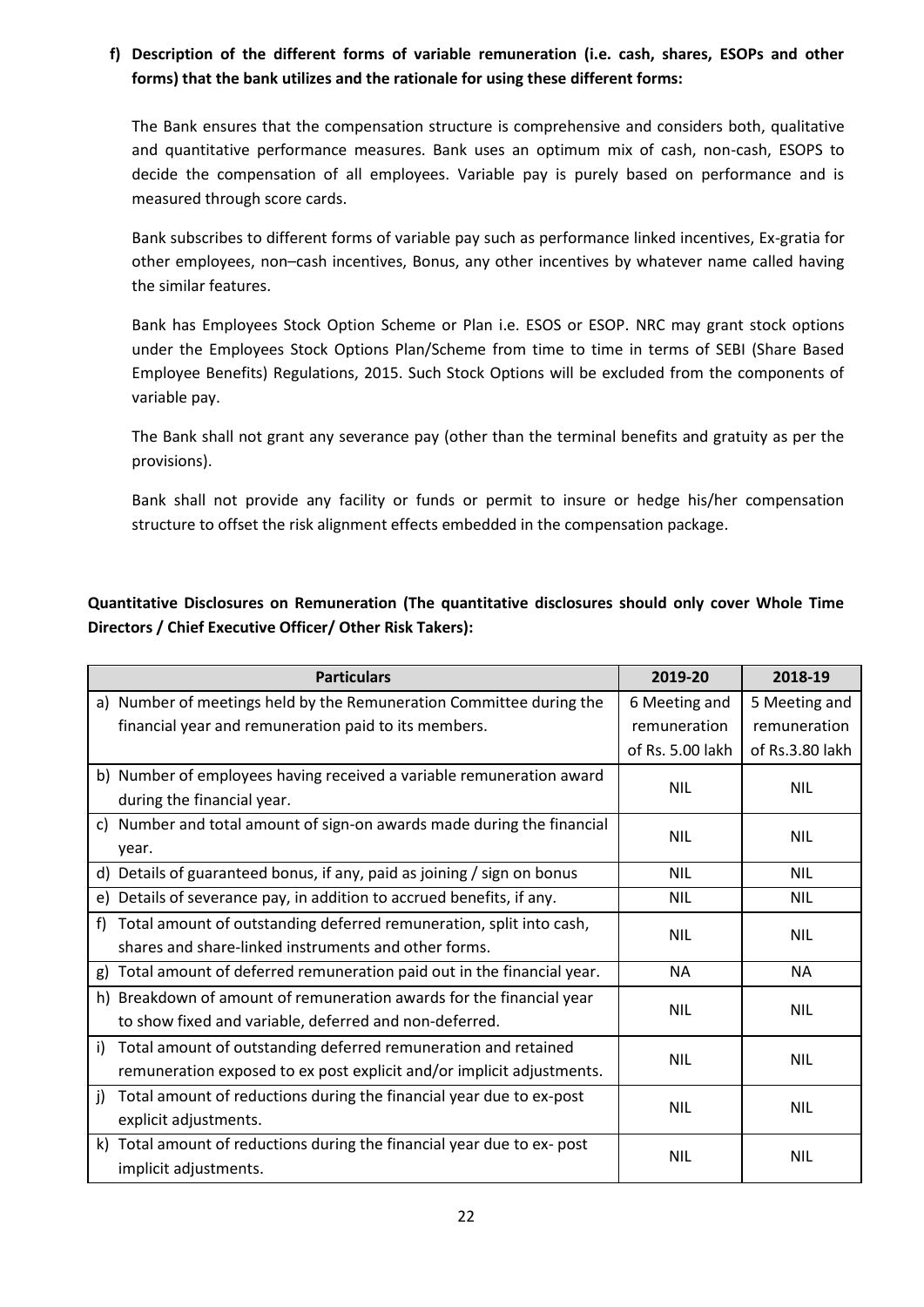# **16. LEVERAGE RATIO DISCLOSURES (DF-17)**

|                | (Rs. In million)                                                                                                                            |                             |  |  |  |
|----------------|---------------------------------------------------------------------------------------------------------------------------------------------|-----------------------------|--|--|--|
|                | Item                                                                                                                                        | Leverage ratio<br>framework |  |  |  |
|                | <b>On-balance sheet exposures</b>                                                                                                           |                             |  |  |  |
| $\mathbf{1}$   | On-balance sheet items (excluding derivatives and SFTs, but including collateral)                                                           | 682,782                     |  |  |  |
| $\overline{2}$ | (Asset amounts deducted in determining Basel III Tier 1 capital)                                                                            | 679                         |  |  |  |
| 3              | Total on-balance sheet exposures (excluding derivatives and SFTs) (sum of lines 1 and<br>2)                                                 | 682,103                     |  |  |  |
|                | <b>Derivative exposures</b>                                                                                                                 |                             |  |  |  |
| 4              | Replacement cost associated with all derivatives transactions (i.e. net of eligible cash<br>variation margin)                               | 23                          |  |  |  |
| 5              | Add-on amounts for PFE associated with all derivatives transactions                                                                         | 230                         |  |  |  |
| 6              | Gross-up for derivatives collateral provided where deducted from the balance sheet<br>assets pursuant to the operative accounting framework |                             |  |  |  |
| $\overline{7}$ | (Deductions of receivables assets for cash variation margin provided in derivatives<br>transactions)                                        |                             |  |  |  |
| 8              | (Exempted CCP leg of client-cleared trade exposures)                                                                                        |                             |  |  |  |
| 9              | Adjusted effective notional amount of written credit derivatives                                                                            |                             |  |  |  |
| 10             | (Adjusted effective notional offsets and add-on deductions for written credit<br>derivatives)                                               |                             |  |  |  |
| 11             | Total derivative exposures (sum of lines 4 to 10)                                                                                           | 253                         |  |  |  |
|                | <b>Securities financing transaction exposures</b>                                                                                           |                             |  |  |  |
| 12             | Gross SFT assets (with no recognition of netting), after adjusting for sale accounting<br>transactions                                      |                             |  |  |  |
| 13             | (Netted amounts of cash payables and cash receivables of gross SFT assets)                                                                  |                             |  |  |  |
| 14             | CCR exposure for SFT assets                                                                                                                 |                             |  |  |  |
| 15             | Agent transaction exposures                                                                                                                 |                             |  |  |  |
| 16             | Total securities financing transaction exposures (sum of lines 12 to 15)                                                                    |                             |  |  |  |
|                | Other off-balance sheet exposures                                                                                                           |                             |  |  |  |
| 17             | Off-balance sheet exposure at gross notional amount                                                                                         | 126,353                     |  |  |  |
| 18             | (Adjustments for conversion to credit equivalent amounts)                                                                                   | 92,850                      |  |  |  |
| 19             | Off-balance sheet items (sum of lines 17 and 18)                                                                                            | 33,503                      |  |  |  |
|                | <b>Capital and total exposures</b>                                                                                                          |                             |  |  |  |
| 20             | <b>Tier 1 capital</b>                                                                                                                       | 64,043                      |  |  |  |
| 21             | Total exposures (sum of lines 3, 11, 16 and 19)                                                                                             | 715,859                     |  |  |  |
| Leverage ratio |                                                                                                                                             |                             |  |  |  |
| 22             | <b>Basel III leverage ratio</b>                                                                                                             | 8.95%                       |  |  |  |